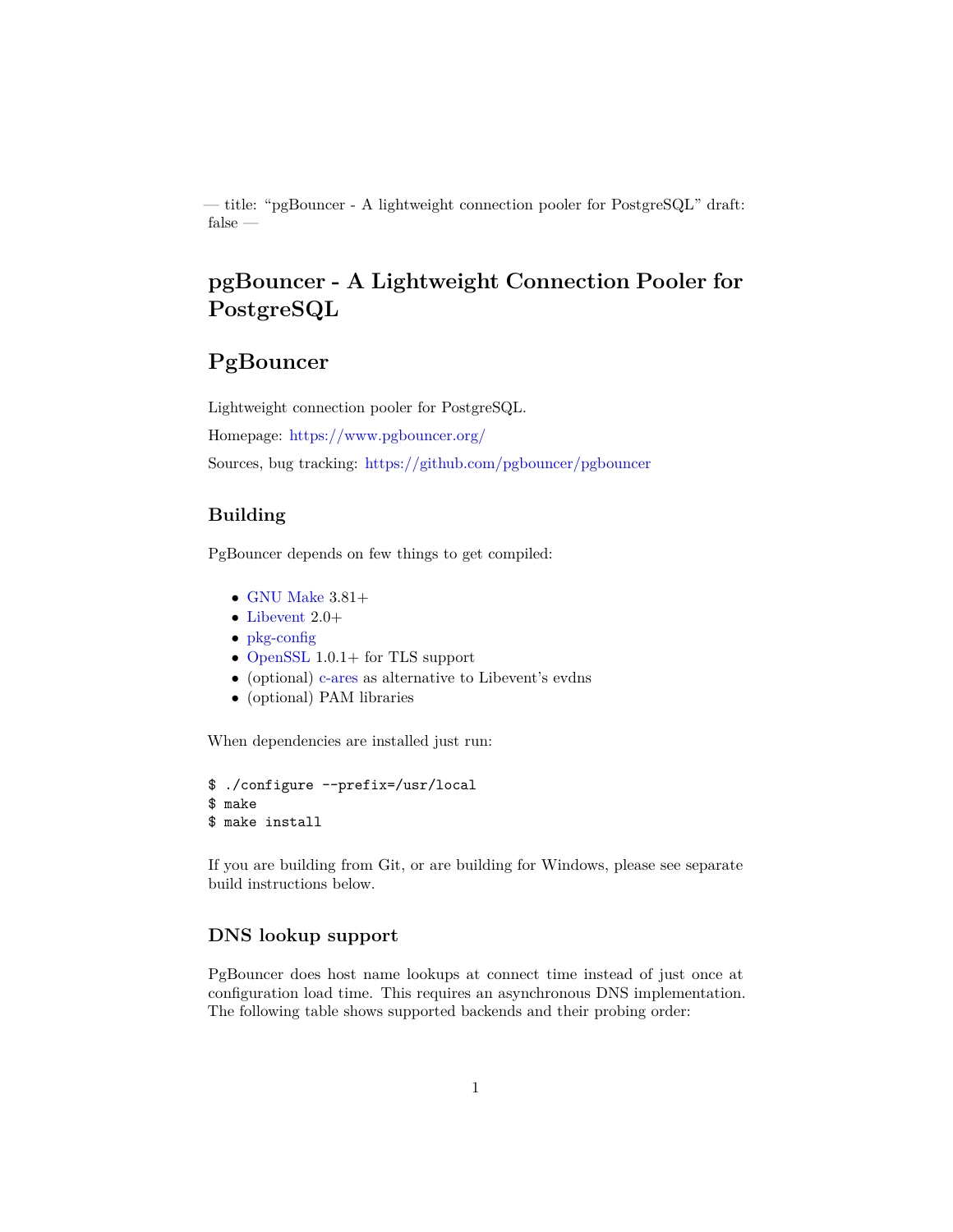| parallel | EDNS0(1)  | /etc/hosts | $SOA$ lookup $(2)$ | note                      |
|----------|-----------|------------|--------------------|---------------------------|
| yes      | yes       | yes        | yes                | $IPv6 + CNAME$ buggy in   |
| yes      | yes       | no         | yes                | $IPv4$ only               |
| ves      | no        | yes        | no                 | does not check /etc/hosts |
| ves      | yes(3)    | yes        | no                 | $N/A$ on non-glibe        |
| no       | yes $(3)$ | yes        | no                 | requires pthreads         |
|          |           |            |                    |                           |

- 1. EDNS0 is required to have more than 8 addresses behind one host name.
- 2. SOA lookup is needed to re-check host names on zone serial change.
- 3. To enable EDNS0, add options edns0 to /etc/resolv.conf.

c-ares is the most fully-featured implementation and is recommended for most uses and binary packaging (if a sufficiently new version is available). Libevent's built-in evdns is also suitable for many uses, with the listed restrictions. The other backends are mostly legacy options at this point and don't receive much testing anymore.

By default, c-ares is used if it can be found. Its use can be forced with configure --with-cares or disabled with --without-cares. If c-ares is not used (not found or disabled), then specify --with-udns to pick udns, else Libevent is used. Specify --disable-evdns to disable the use of Libevent's evdns and fall back to a libc-based implementation.

# **PAM authentication**

To enable PAM authentication, ./configure has a flag --with-pam (default value is no). When compiled with PAM support, a new global authentication type pam is available to validate users through PAM.

# **systemd integration**

To enable systemd integration, use the configure option --with-systemd. This allows using Type=notify service units as well as socket activation. See etc/pgbouncer.service and etc/pgbouncer.socket for examples.

# **Building from Git**

Building PgBouncer from Git requires that you fetch the libusual submodule and generate the header and configuration files before you can run configure: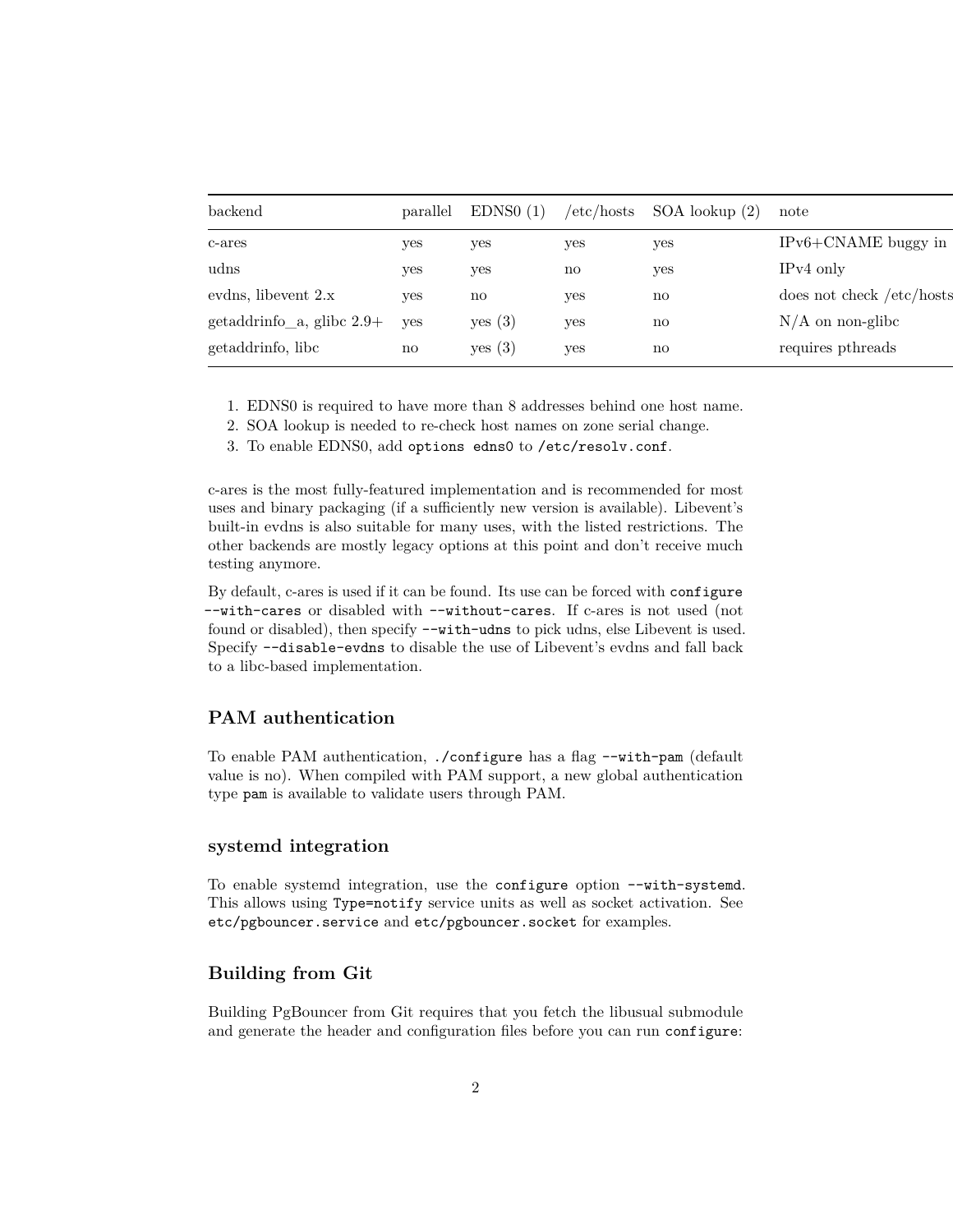```
$ git clone https://github.com/pgbouncer/pgbouncer.git
$ cd pgbouncer
$ git submodule init
$ git submodule update
$ ./autogen.sh
$ ./configure ...
$ make
$ make install
```
Additional packages required: autoconf, automake, libtool, pandoc

# **Building on Windows**

The only supported build environment on Windows is MinGW. Cygwin and Visual \$ANYTHING are not supported.

To build on MinGW, do the usual:

\$ ./configure ... \$ make

If cross-compiling from Unix:

```
$ ./configure --host=i586-mingw32msvc ...
```
# **Running on Windows**

Running from the command line goes as usual, except that the -d (daemonize), -R (reboot), and -u (switch user) switches will not work.

To run PgBouncer as a Windows service, you need to configure the service\_name parameter to set a name for the service. Then:

### \$ pgbouncer -regservice config.ini

To uninstall the service:

\$ pgbouncer -unregservice config.ini

To use the Windows event log, set syslog = 1 in the configuration file. But before that, you need to register pgbevent.dll:

\$ regsvr32 pgbevent.dll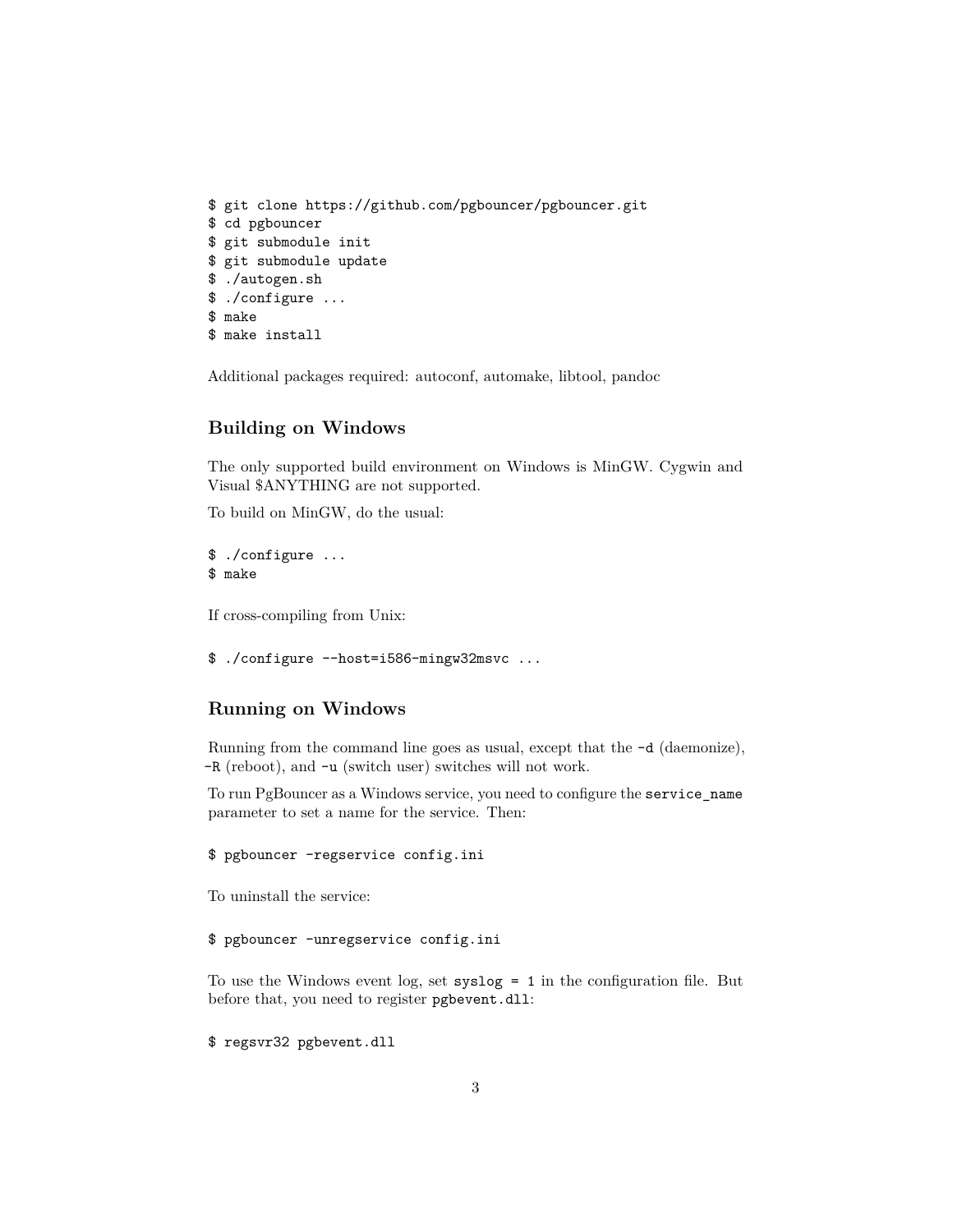To unregister it, do:

\$ regsvr32 /u pgbevent.dll

— title: "Usage" draft: false —

# **pgbouncer**

### **Synopsis**

pgbouncer [-d][-R][-v][-u user] <pgbouncer.ini> pgbouncer -V|-h

On Windows, the options are:

pgbouncer.exe [-v][-u user] <pgbouncer.ini> pgbouncer.exe -V|-h

Additional options for setting up a Windows service:

pgbouncer.exe --regservice <pgbouncer.ini> pgbouncer.exe --unregservice <pgbouncer.ini>

# **Description**

**pgbouncer** is a PostgreSQL connection pooler. Any target application can be connected to **pgbouncer** as if it were a PostgreSQL server, and **pgbouncer** will create a connection to the actual server, or it will reuse one of its existing connections.

The aim of **pgbouncer** is to lower the performance impact of opening new connections to PostgreSQL.

In order not to compromise transaction semantics for connection pooling, **pgbouncer** supports several types of pooling when rotating connections:

- **Session pooling** Most polite method. When a client connects, a server connection will be assigned to it for the whole duration the client stays connected. When the client disconnects, the server connection will be put back into the pool. This is the default method.
- **Transaction pooling** A server connection is assigned to a client only during a transaction. When PgBouncer notices that transaction is over, the server connection will be put back into the pool.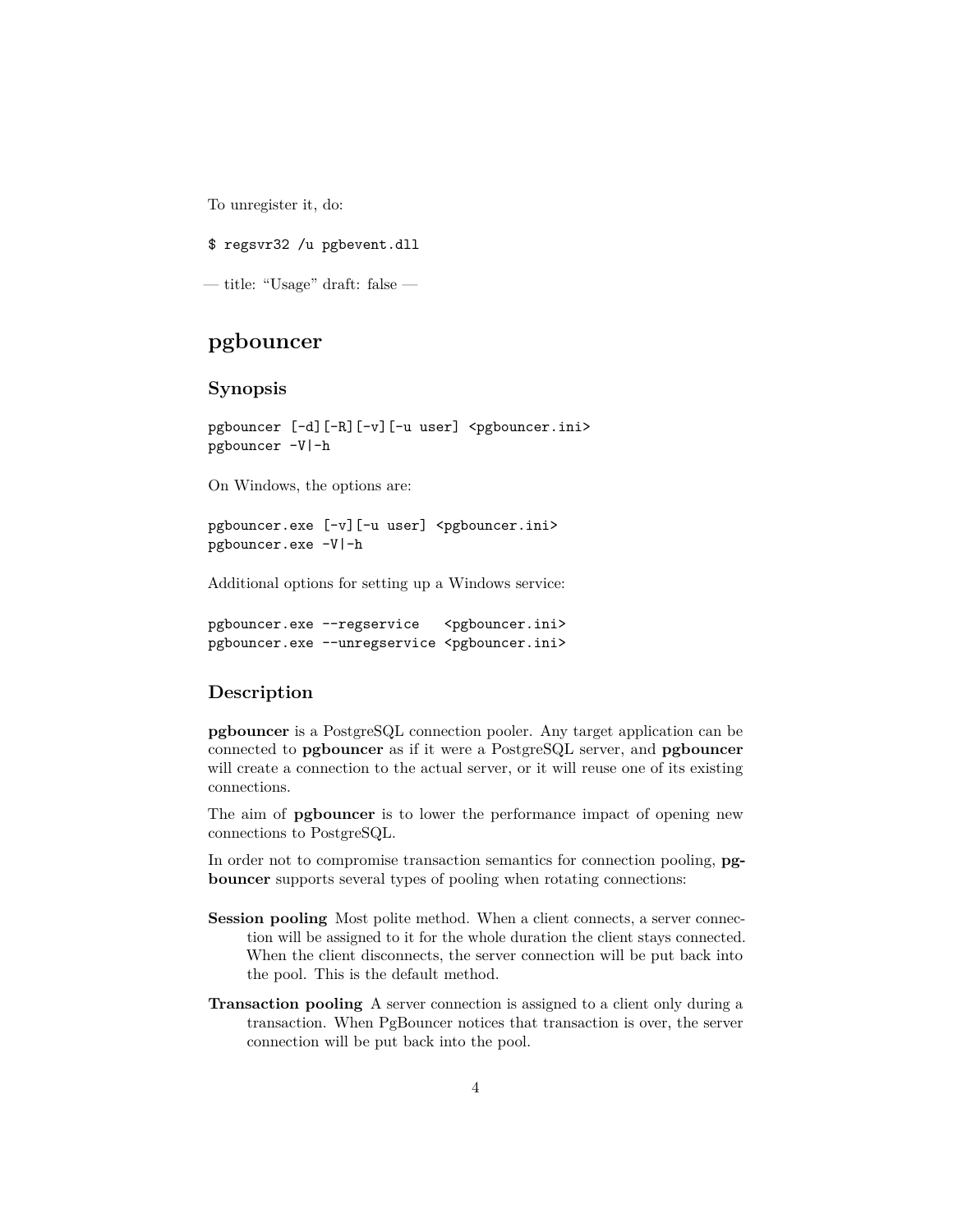**Statement pooling** Most aggressive method. The server connection will be put back into the pool immediately after a query completes. Multi-statement transactions are disallowed in this mode as they would break.

The administration interface of **pgbouncer** consists of some new SHOW commands available when connected to a special "virtual" database **pgbouncer**.

# **Quick-start**

Basic setup and usage is as follows.

1. Create a pgbouncer.ini file. Details in **pgbouncer(5)**. Simple example:

```
[databases]
template1 = host=localhost port=5432 dbname=template1
[pgbouncer]
listen_port = 6432
listen_addr = localhost
auth_type = md5auth_file = userlist.txt
logfile = pgbouncer.log
pidfile = pgbouncer.pid
```
2. Create a userlist.txt file that contains the users allowed in:

```
"someuser" "same_password_as_in_server"
```
3. Launch **pgbouncer**:

admin\_users = someuser

\$ pgbouncer -d pgbouncer.ini

- 4. Have your application (or the **psql** client) connect to **pgbouncer** instead of directly to the PostgreSQL server:
	- \$ psql -p 6432 -U someuser template1
- 5. Manage **pgbouncer** by connecting to the special administration database **pgbouncer** and issuing SHOW HELP; to begin: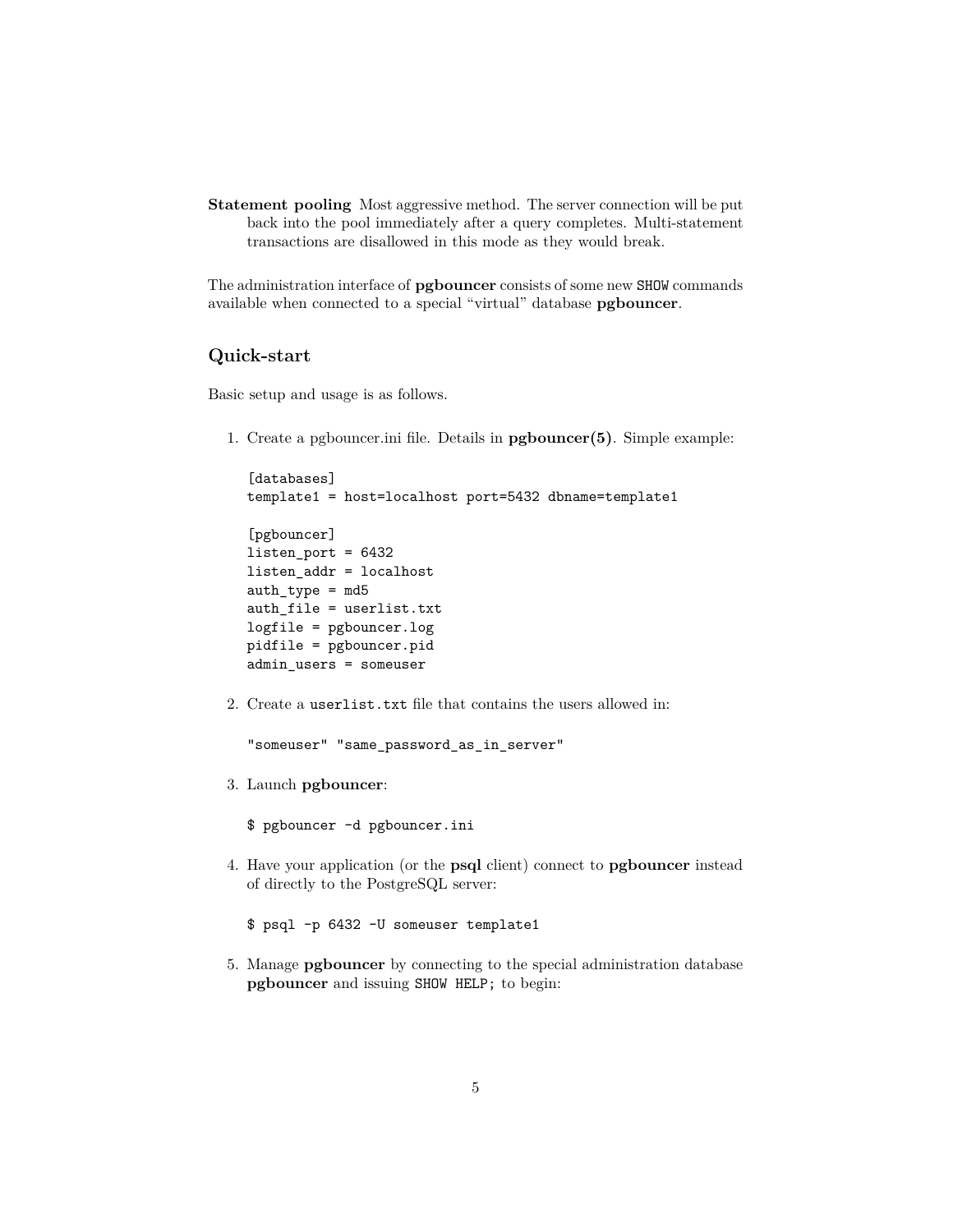```
$ psql -p 6432 -U someuser pgbouncer
pgbouncer=# SHOW HELP;
NOTICE: Console usage
DETAIL:
  SHOW [HELP|CONFIG|DATABASES|FDS|POOLS|CLIENTS|SERVERS|SOCKETS|LISTS|VERSION|...]
  SET \text{key} = \text{arg}RELOAD
  PAUSE
  SUSPEND
  RESUME
  SHUTDOWN
  [...]
```
6. If you made changes to the pgbouncer.ini file, you can reload it with:

pgbouncer=# RELOAD;

# **Command line switches**

**-d, --daemon** Run in the background. Without it, the process will run in the foreground.

In daemon mode, setting pidfile as well as logfile or syslog is required. No log messages will be written to stderr after going into the background.

Note: Does not work on Windows; **pgbouncer** need to run as service there.

- **-R, --reboot** Do an online restart. That means connecting to the running process, loading the open sockets from it, and then using them. If there is no active process, boot normally. Note: Works only if OS supports Unix sockets and the unix\_socket\_dir is not disabled in configuration. Does not work on Windows. Does not work with TLS connections, they are dropped.
- **-u** *USERNAME***, --user=***USERNAME* Switch to the given user on startup.
- **-v, --verbose** Increase verbosity. Can be used multiple times.
- **-q, --quiet** Be quiet: do not log to stderr. This does not affect logging verbosity, only that stderr is not to be used. For use in init.d scripts.
- **-V, --version** Show version.
- **-h, --help** Show short help.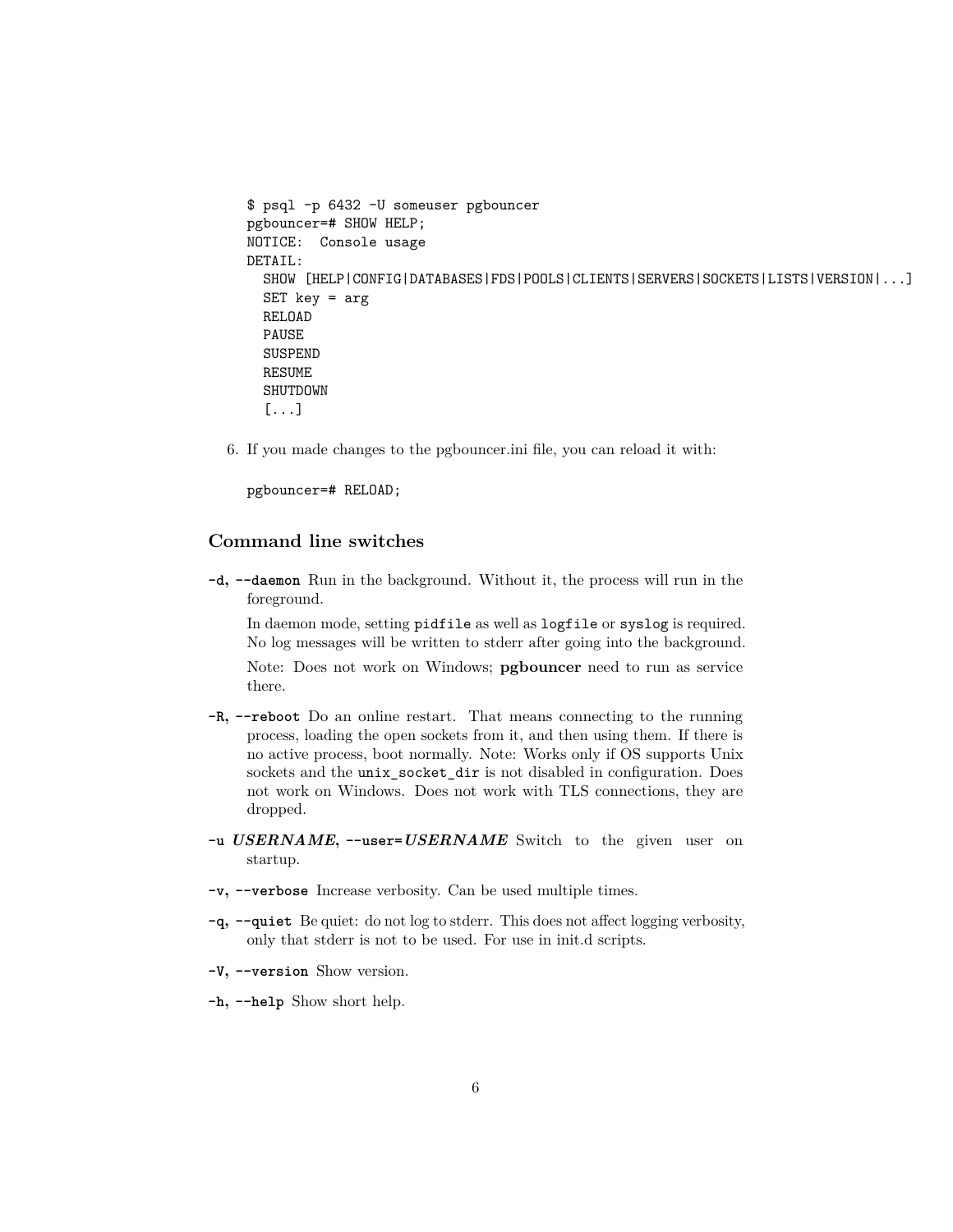- **--regservice** Win32: Register pgbouncer to run as Windows service. The **service\_name** configuration parameter value is used as the name to register under.
- **--unregservice** Win32: Unregister Windows service.

# **Admin console**

The console is available by connecting as normal to the database **pgbouncer**:

### \$ psql -p 6432 pgbouncer

Only users listed in the configuration parameters **admin\_users** or **stats\_users** are allowed to log in to the console. (Except when auth\_type=any, then any user is allowed in as a stats\_user.)

Additionally, the user name **pgbouncer** is allowed to log in without password, if the login comes via the Unix socket and the client has same Unix user UID as the running process.

### **Show commands**

The **SHOW** commands output information. Each command is described below.

**SHOW STATS** Shows statistics. In this and related commands, the total figures are since process start, the averages are updated every stats\_period.

**database** Statistics are presented per database.

**total\_xact\_count** Total number of SQL transactions pooled by **pgbouncer**.

**total\_query\_count** Total number of SQL queries pooled by **pgbouncer**.

- **total\_received** Total volume in bytes of network traffic received by **pgbouncer**.
- **total\_sent** Total volume in bytes of network traffic sent by **pgbouncer**.
- **total\_xact\_time** Total number of microseconds spent by **pgbouncer** when connected to PostgreSQL in a transaction, either idle in transaction or executing queries.
- **total\_query\_time** Total number of microseconds spent by **pgbouncer** when actively connected to PostgreSQL, executing queries.
- **total\_wait\_time** Time spent by clients waiting for a server, in microseconds.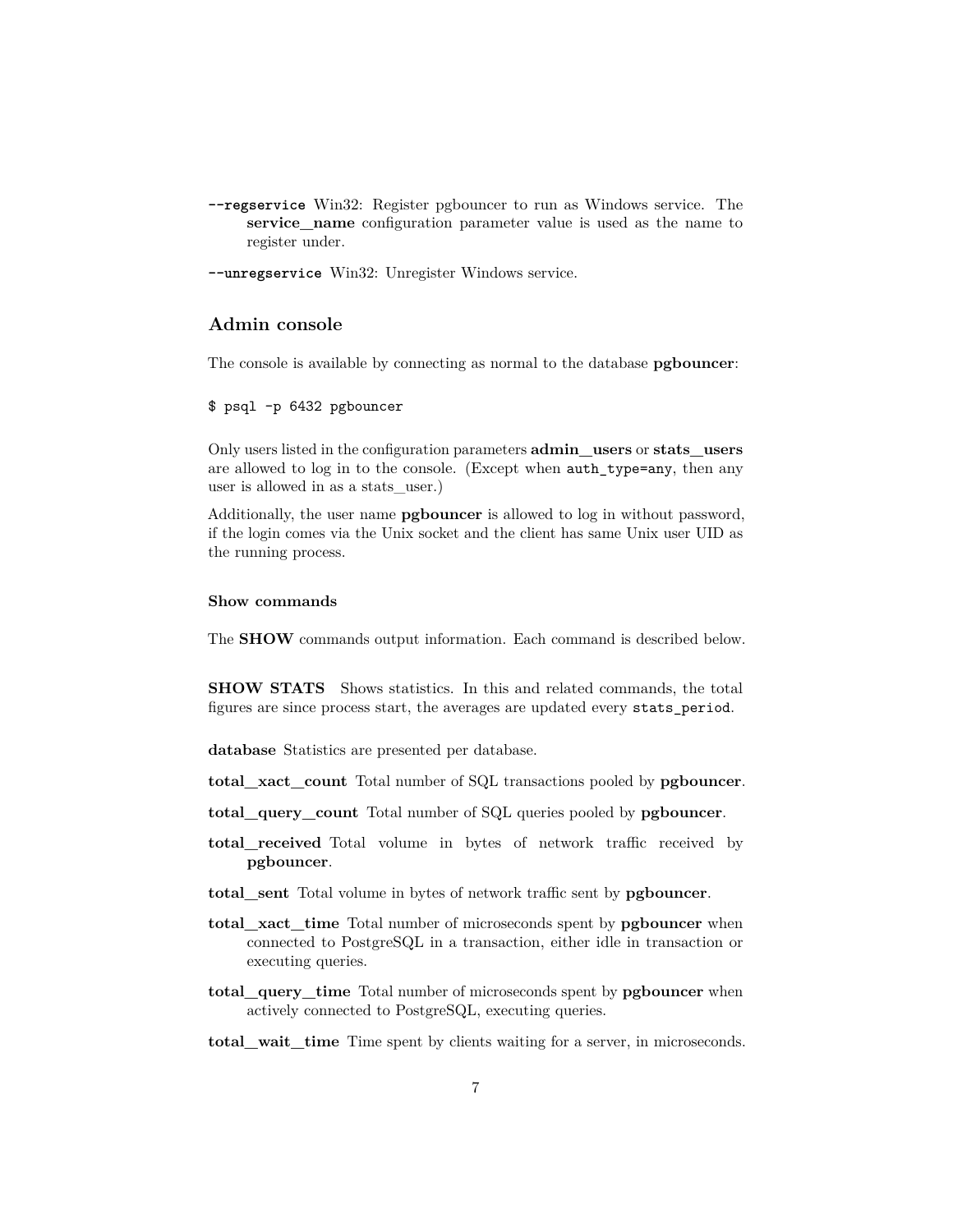- **avg\_xact\_count** Average transactions per second in last stat period.
- **avg\_query\_count** Average queries per second in last stat period.

**avg\_recv** Average received (from clients) bytes per second.

- **avg\_sent** Average sent (to clients) bytes per second.
- **avg\_xact\_time** Average transaction duration, in microseconds.
- **avg\_query\_time** Average query duration, in microseconds.
- **avg\_wait\_time** Time spent by clients waiting for a server, in microseconds (average per second).

**SHOW STATS\_TOTALS** Subset of **SHOW STATS** showing the total values (**total\_**).

**SHOW STATS\_AVERAGES** Subset of **SHOW STATS** showing the average values (**avg\_**).

**SHOW TOTALS** Like **SHOW STATS** but aggregated across all databases.

# **SHOW SERVERS**

**type** S, for server.

**user** User name **pgbouncer** uses to connect to server.

**database** Database name.

**state** State of the pgbouncer server connection, one of **active**, **idle**, **used**, **tested**, **new**.

**addr** IP address of PostgreSQL server.

**port** Port of PostgreSQL server.

**local\_addr** Connection start address on local machine.

**local\_port** Connection start port on local machine.

**connect\_time** When the connection was made.

**request\_time** When last request was issued.

**wait** Current waiting time in seconds.

**wait\_us** Microsecond part of the current waiting time.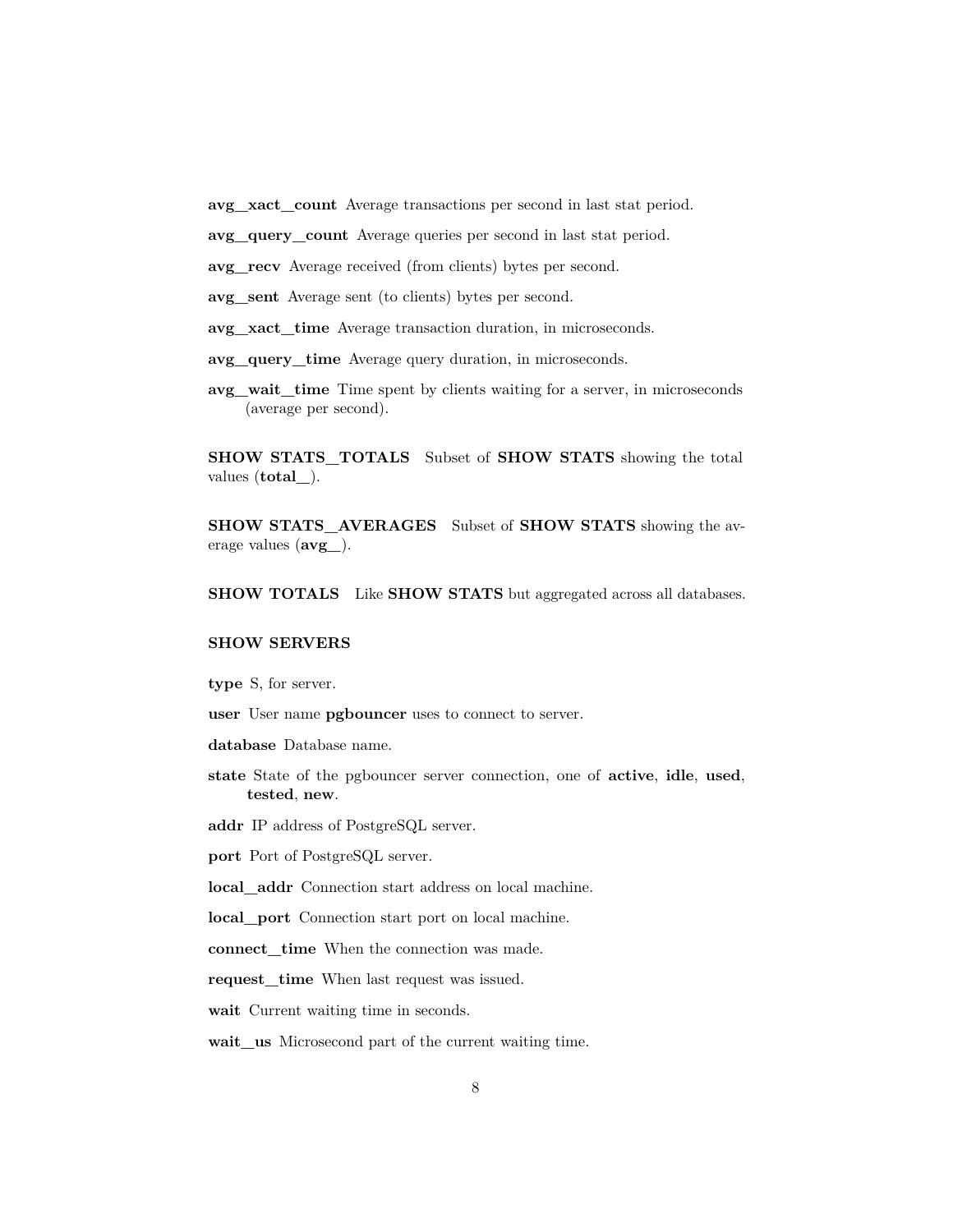- **close\_needed** 1 if the connection will be closed as soon as possible, because a configuration file reload or DNS update changed the connection information or **RECONNECT** was issued.
- **ptr** Address of internal object for this connection. Used as unique ID.
- **link** Address of client connection the server is paired with.
- **remote\_pid** PID of backend server process. In case connection is made over Unix socket and OS supports getting process ID info, its OS PID. Otherwise it's extracted from cancel packet the server sent, which should be the PID in case the server is PostgreSQL, but it's a random number in case the server it is another PgBouncer.
- **tls** A string with TLS connection information, or empty if not using TLS.

### **SHOW CLIENTS**

**type** C, for client.

**user** Client connected user.

**database** Database name.

**state** State of the client connection, one of **active** or **waiting**.

**addr** IP address of client.

**port** Source port of client.

**local\_addr** Connection end address on local machine.

**local\_port** Connection end port on local machine.

**connect\_time** Timestamp of connect time.

**request\_time** Timestamp of latest client request.

**wait** Current waiting time in seconds.

**wait\_us** Microsecond part of the current waiting time.

**close\_needed** not used for clients

**ptr** Address of internal object for this connection. Used as unique ID.

**link** Address of server connection the client is paired with.

- **remote\_pid** Process ID, in case client connects over Unix socket and OS supports getting it.
- **tls** A string with TLS connection information, or empty if not using TLS.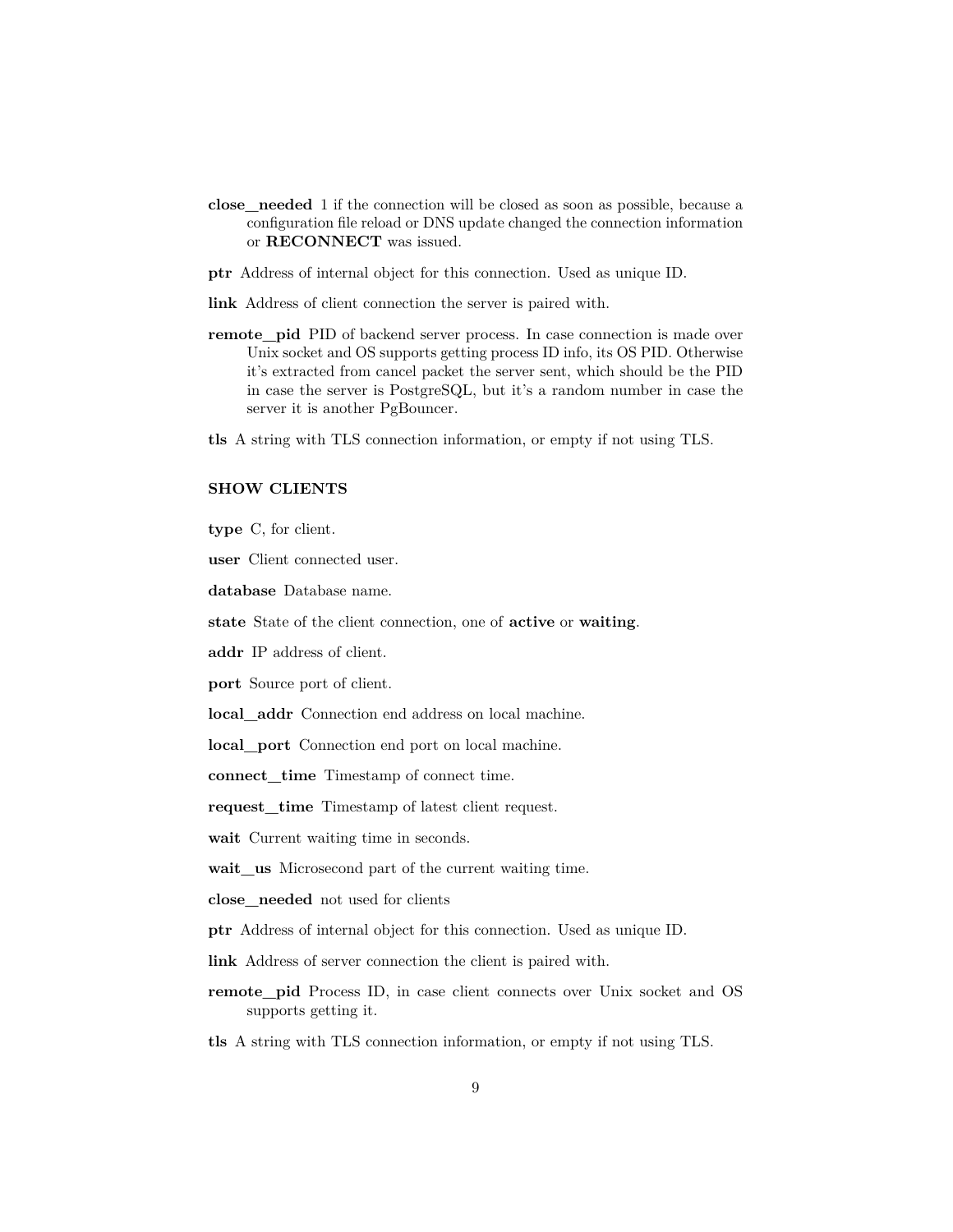**SHOW POOLS** A new pool entry is made for each couple of (database, user).

- **database** Database name.
- **user** User name.
- **cl\_active** Client connections that are linked to server connection and can process queries.
- **cl\_waiting** Client connections that have sent queries but have not yet got a server connection.
- **cl\_cancel\_req** Client connections that have not forwarded query cancellations to the server yet.
- **sv\_active** Server connections that are linked to a client.
- **sv\_idle** Server connections that are unused and immediately usable for client queries.
- **sv\_used** Server connections that have been idle for more than server check delay, so they need server\_check\_query to run on them before they can be used again.
- **sv\_tested** Server connections that are currently running either server\_reset\_query or server\_check\_query.
- **sv\_login** Server connections currently in the process of logging in.
- **maxwait** How long the first (oldest) client in the queue has waited, in seconds. If this starts increasing, then the current pool of servers does not handle requests quickly enough. The reason may be either an overloaded server or just too small of a **pool\_size** setting.

**maxwait** us Microsecond part of the maximum waiting time.

**pool\_mode** The pooling mode in use.

**SHOW LISTS** Show following internal information, in columns (not rows):

**databases** Count of databases.

**users** Count of users.

**pools** Count of pools.

**free\_clients** Count of free clients.

**used\_clients** Count of used clients.

**login\_clients** Count of clients in **login** state.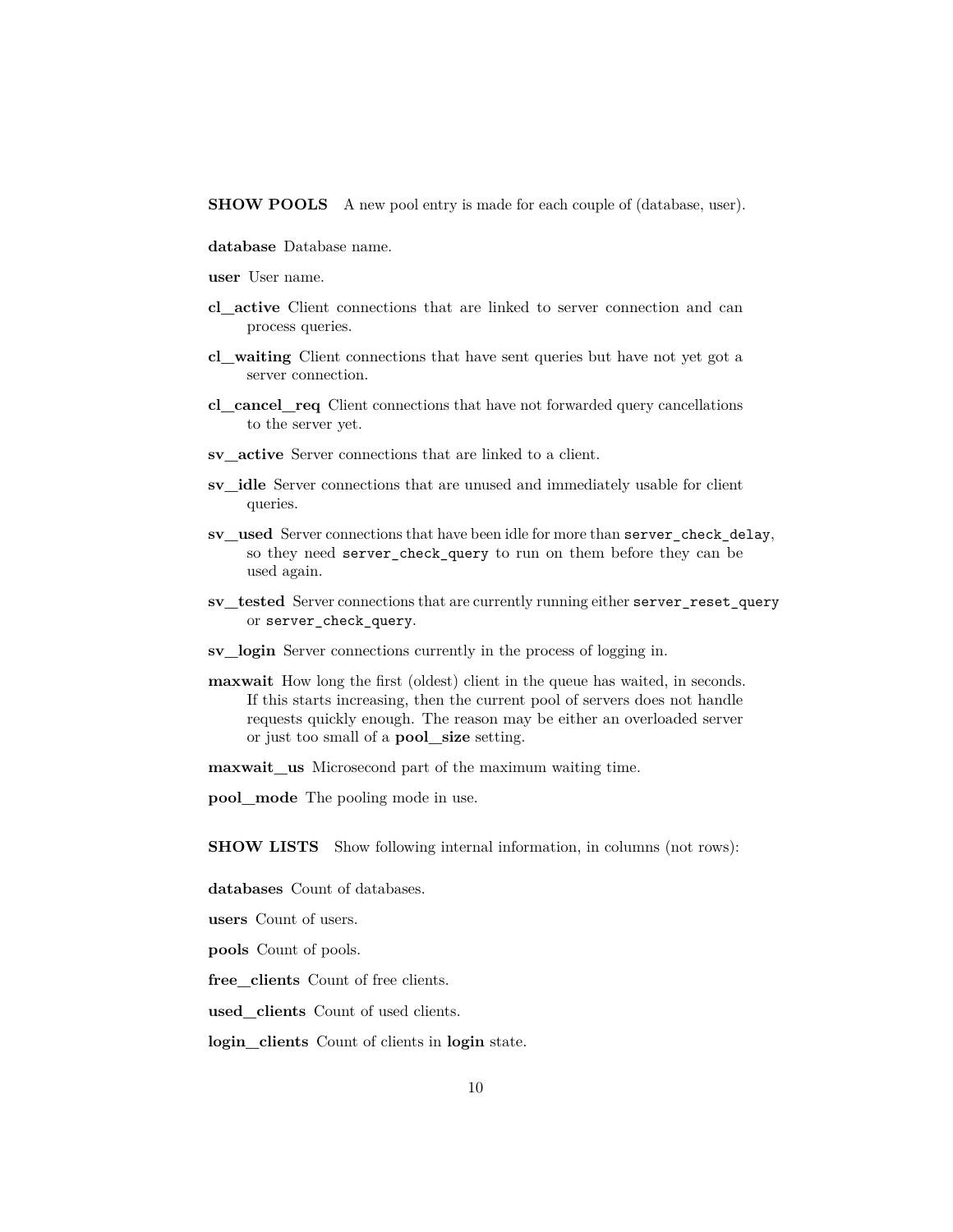**free\_servers** Count of free servers.

**used\_servers** Count of used servers.

dns names Count of DNS names in the cache.

**dns\_zones** Count of DNS zones in the cache.

dns queries Count of in-flight DNS queries.

**dns\_pending** not used

### **SHOW USERS**

**name** The user name

**pool\_mode** The user's override pool\_mode, or NULL if the default will be used instead.

# **SHOW DATABASES**

**name** Name of configured database entry.

- **host** Host pgbouncer connects to.
- **port** Port pgbouncer connects to.
- **database** Actual database name pgbouncer connects to.
- **force** user When the user is part of the connection string, the connection between pgbouncer and PostgreSQL is forced to the given user, whatever the client user.
- **pool\_size** Maximum number of server connections.
- **min\_pool\_size** Minimum number of server connections.
- **reserve\_pool** Maximum number of additional connections for this database.
- **pool\_mode** The database's override pool\_mode, or NULL if the default will be used instead.
- **max\_connections** Maximum number of allowed connections for this database, as set by **max\_db\_connections**, either globally or per database.
- **current\_connections** Current number of connections for this database.

**paused** 1 if this database is currently paused, else 0.

**disabled** 1 if this database is currently disabled, else 0.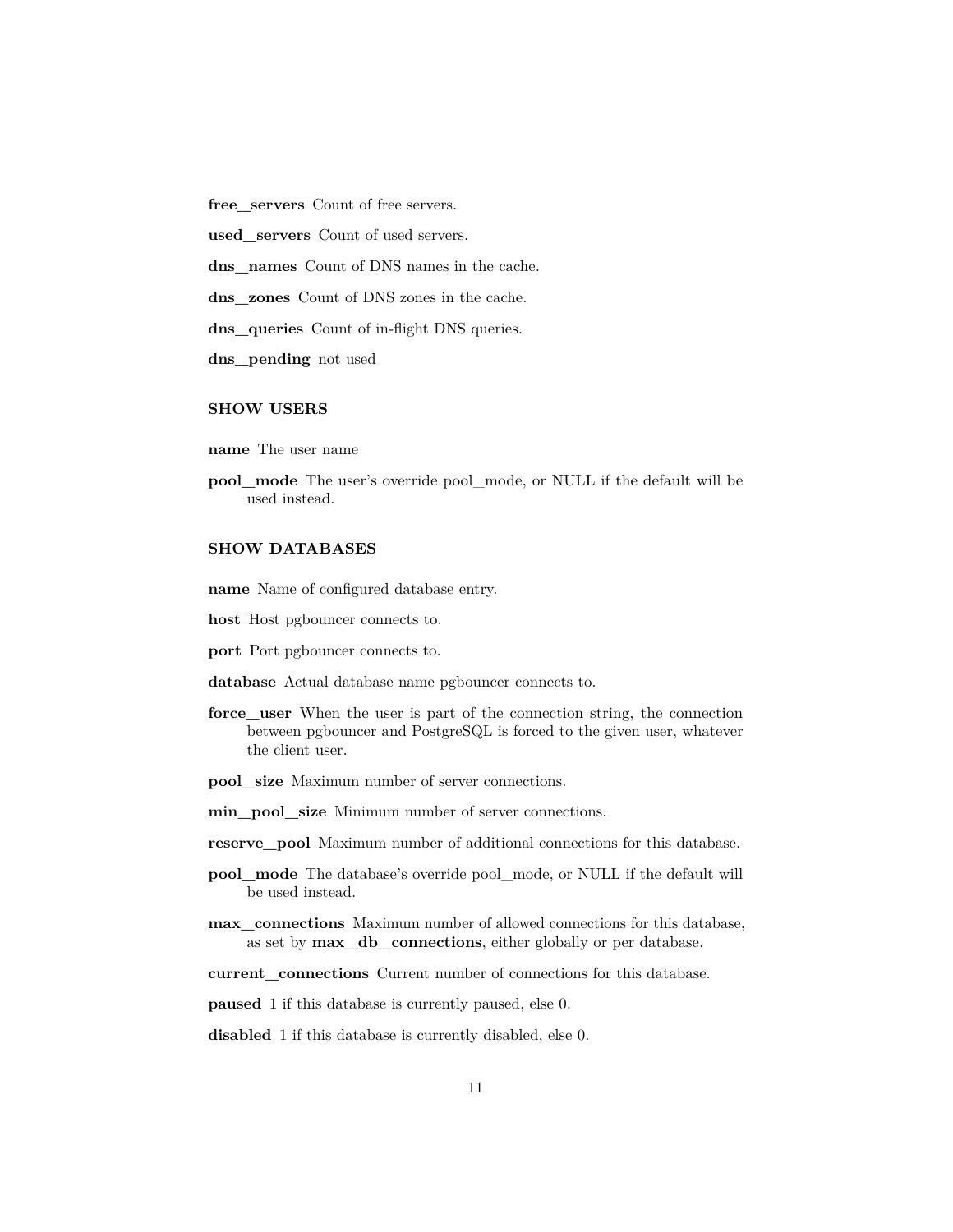**SHOW FDS** Internal command - shows list of file descriptors in use with internal state attached to them.

When the connected user has the user name "pgbouncer", connects through the Unix socket and has same the UID as the running process, the actual FDs are passed over the connection. This mechanism is used to do an online restart. Note: This does not work on Windows.

This command also blocks the internal event loop, so it should not be used while PgBouncer is in use.

**fd** File descriptor numeric value.

**task** One of **pooler**, **client** or **server**.

**user** User of the connection using the FD.

**database** Database of the connection using the FD.

**addr** IP address of the connection using the FD, **unix** if a Unix socket is used.

**port** Port used by the connection using the FD.

**cancel** Cancel key for this connection.

**link** fd for corresponding server/client. NULL if idle.

**SHOW SOCKETS, SHOW ACTIVE\_SOCKETS** Shows low-level information about sockets or only active sockets. This includes the information shown under **SHOW CLIENTS** and **SHOW SERVERS** as well as other more low-level information.

**SHOW CONFIG** Show the current configuration settings, one per row, with the following columns:

**key** Configuration variable name

**value** Configuration value

**default** Configuration default value

**changeable** Either **yes** or **no**, shows if the variable can be changed while running. If **no**, the variable can be changed only at boot time. Use **SET** to change a variable at run time.

**SHOW MEM** Shows low-level information about the current sizes of various internal memory allocations. The information presented is subject to change.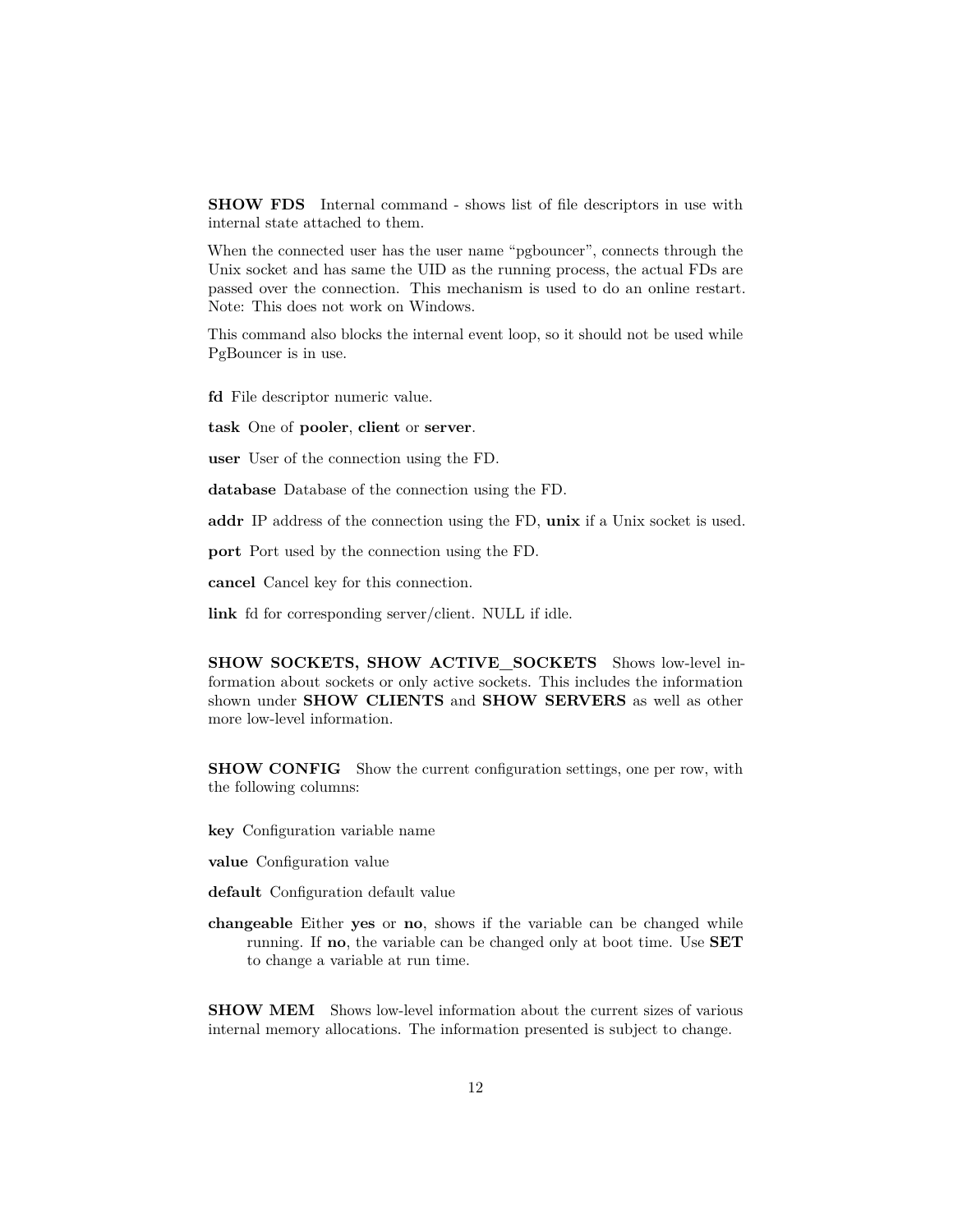### **SHOW DNS\_HOSTS** Show host names in DNS cache.

**hostname** Host name.

**ttl** How many seconds until next lookup.

**addrs** Comma separated list of addresses.

**SHOW DNS\_ZONES** Show DNS zones in cache.

**zonename** Zone name.

**serial** Current serial.

**count** Host names belonging to this zone.

**SHOW VERSION** Show the PgBouncer version string.

### **Process controlling commands**

**PAUSE** [db] PgBouncer tries to disconnect from all servers, first waiting for all queries to complete. The command will not return before all queries are finished. To be used at the time of database restart.

If database name is given, only that database will be paused.

New client connections to a paused database will wait until **RESUME** is called.

**DISABLE db** Reject all new client connections on the given database.

**ENABLE db** Allow new client connections after a previous **DISABLE** command.

**RECONNECT** [db] Close each open server connection for the given database, or all databases, after it is released (according to the pooling mode), even if its lifetime is not up yet. New server connections can be made immediately and will connect as necessary according to the pool size settings.

This command is useful when the server connection setup has changed, for example to perform a gradual switchover to a new server. It is *not* necessary to run this command when the connection string in pgbouncer.ini has been changed and reloaded (see **RELOAD**) or when DNS resolution has changed, because then the equivalent of this command will be run automatically. This command is only necessary if something downstream of PgBouncer routes the connections.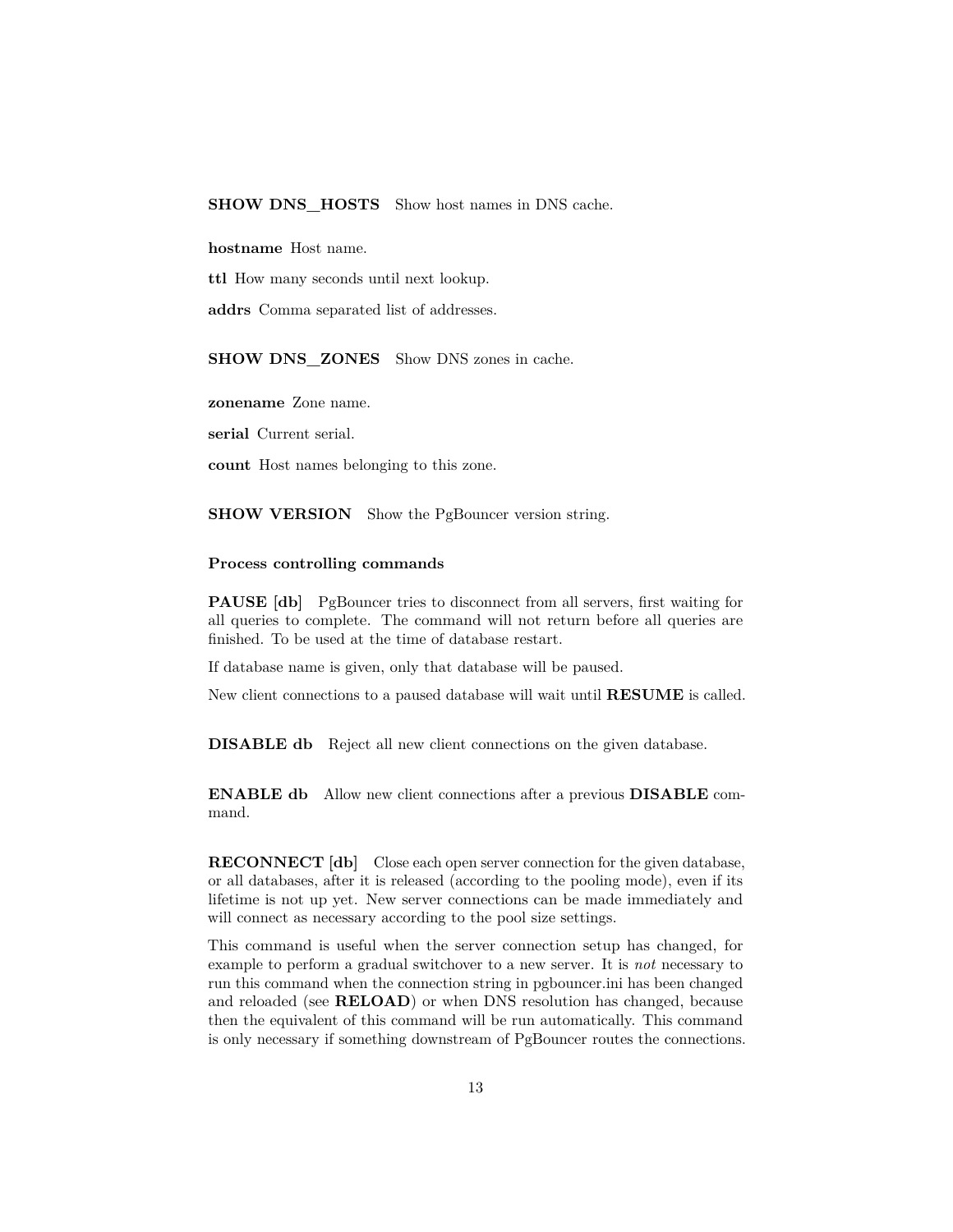After this command is run, there could be an extended period where some server connections go to an old destination and some server connections go to a new destination. This is likely only sensible when switching read-only traffic between read-only replicas, or when switching between nodes of a multimaster replication setup. If all connections need to be switched at the same time, **PAUSE** is recommended instead. To close server connections without waiting (for example, in emergency failover rather than gradual switchover scenarios), also consider **KILL**.

**KILL db** Immediately drop all client and server connections on given database.

New client connections to a killed database will wait until **RESUME** is called.

**SUSPEND** All socket buffers are flushed and PgBouncer stops listening for data on them. The command will not return before all buffers are empty. To be used at the time of PgBouncer online reboot.

New client connections to a suspended database will wait until **RESUME** is called.

**RESUME [db]** Resume work from previous **KILL**, **PAUSE**, or **SUSPEND** command.

**SHUTDOWN** The PgBouncer process will exit.

**RELOAD** The PgBouncer process will reload its configuration file and update changeable settings.

PgBouncer notices when a configuration file reload changes the connection parameters of a database definition. An existing server connection to the old destination will be closed when the server connection is next released (according to the pooling mode), and new server connections will immediately use the updated connection parameters.

**WAIT** CLOSE [db] Wait until all server connections, either of the specified database or of all databases, have cleared the "close\_needed" state (see **SHOW SERVERS**). This can be called after a **RECONNECT** or **RELOAD** to wait until the respective configuration change has been fully activated, for example in switchover scripts.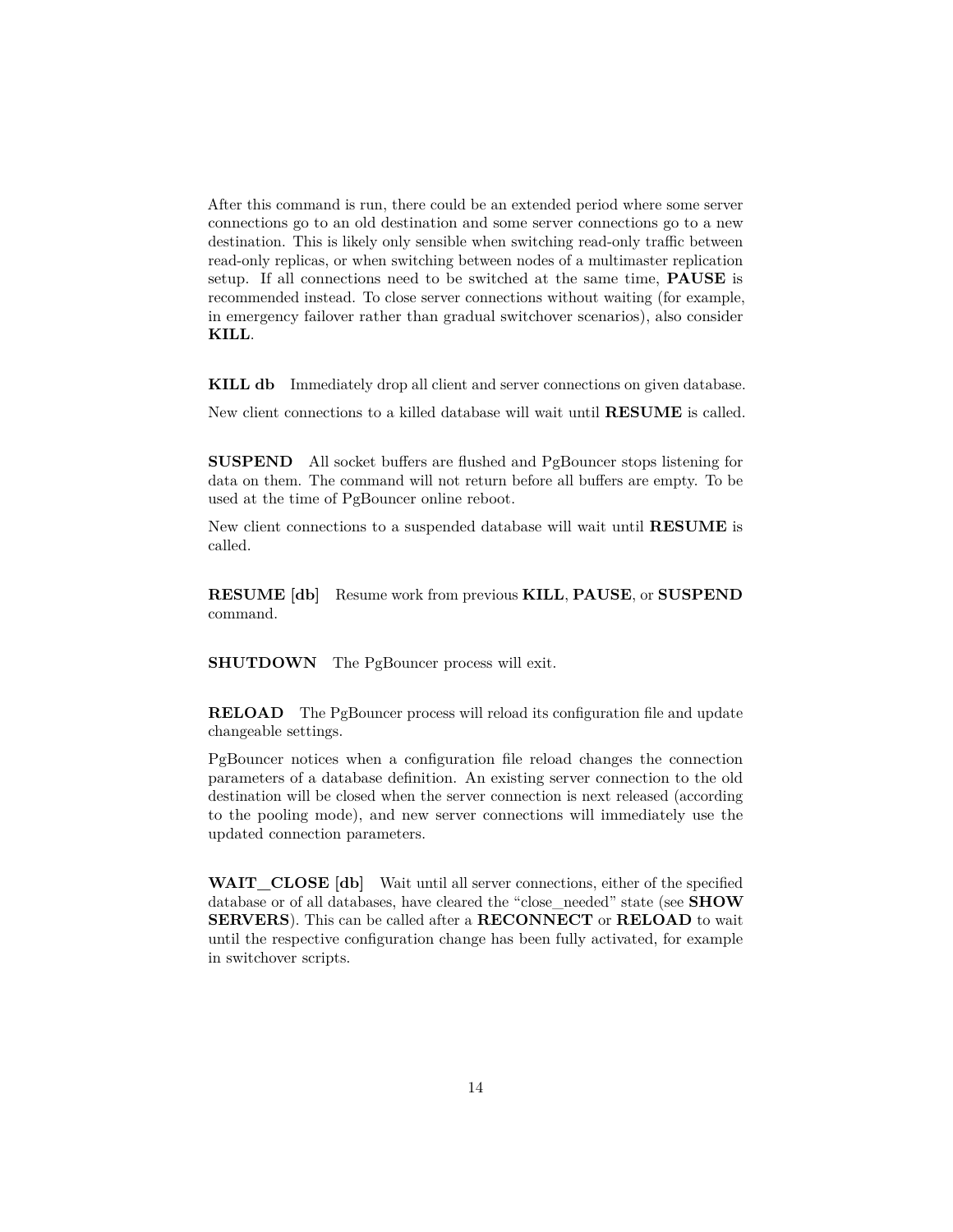### **Other commands**

**SET key = arg** Changes a configuration setting (see also **SHOW CONFIG**). For example:

SET log connections =  $1$ ; SET server\_check\_query = 'select 2';

(Note that this command is run on the PgBouncer admin console and sets PgBouncer settings. A **SET** command run on another database will be passed to the PostgreSQL backend like any other SQL command.)

#### **Signals**

- **SIGHUP** Reload config. Same as issuing the command **RELOAD** on the console.
- **SIGINT** Safe shutdown. Same as issuing **PAUSE** and **SHUTDOWN** on the console.
- **SIGTERM** Immediate shutdown. Same as issuing **SHUTDOWN** on the console.

**SIGUSR1** Same as issuing **PAUSE** on the console.

**SIGUSR2** Same as issuing **RESUME** on the console.

#### **Libevent settings**

From the Libevent documentation:

It is possible to disable support for epoll, kqueue, devpoll, poll or select by setting the environment variable EVENT\_NOEPOLL, EVENT\_NOKQUEUE, EVENT\_NODEVPOLL, EVENT\_NOPOLL or EVENT\_NOSELECT, respectively.

By setting the environment variable EVENT\_SHOW\_METHOD, libevent displays the kernel notification method that it uses.

### **See also**

pgbouncer(5) - man page of configuration settings descriptions

<https://www.pgbouncer.org/>

— title: "Configuration" draft: false —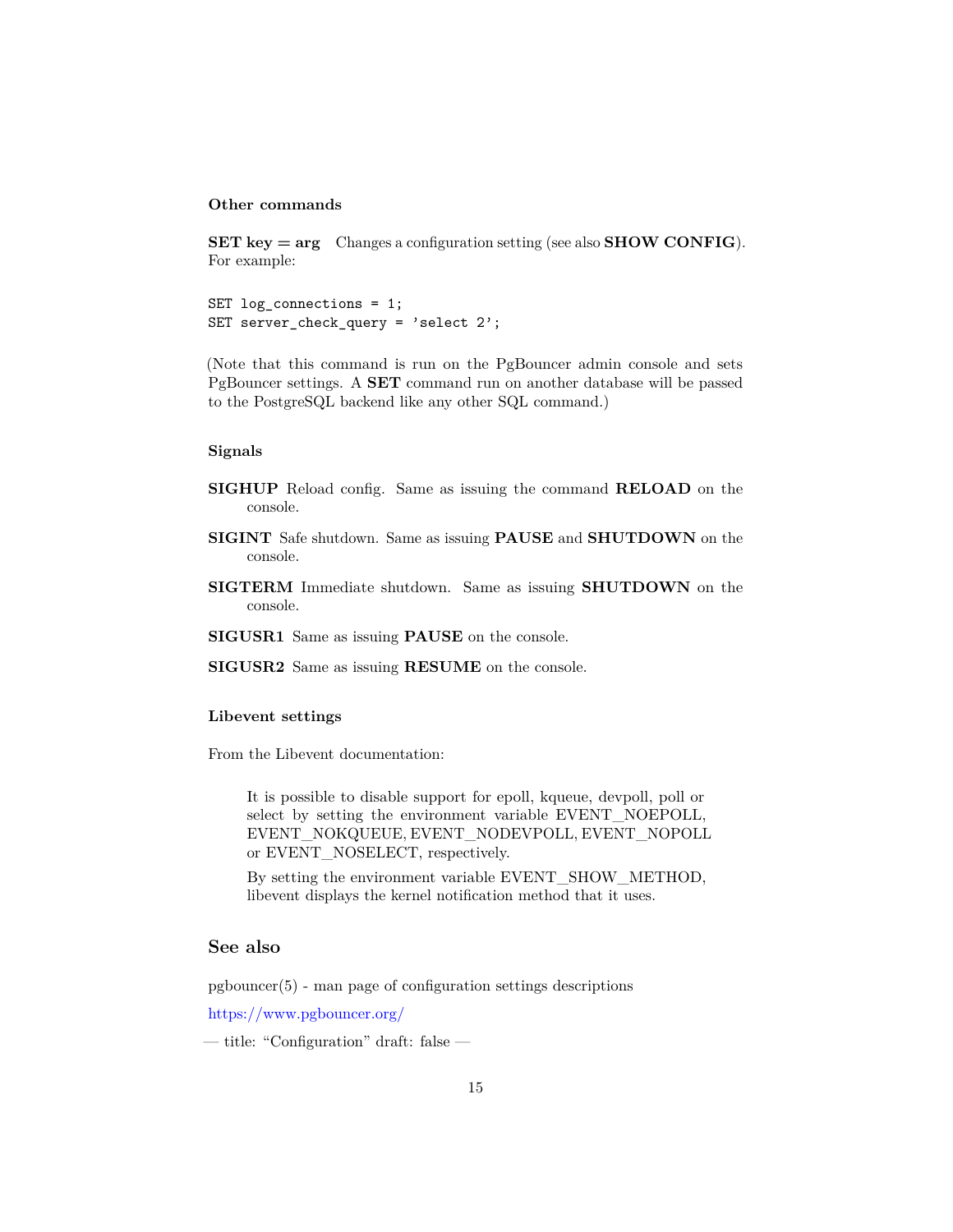# **pgbouncer.ini**

# **Description**

The configuration file is in "ini" format. Section names are between "[" and "]". Lines starting with ";" or "#" are taken as comments and ignored. The characters ";" and "#" are not recognized as special when they appear later in the line.

# **Generic settings**

### **logfile**

Specifies the log file. For daemonization  $(-d)$ , either this or syslog need to be set.

The log file is kept open, so after rotation kill -HUP or on console RELOAD; should be done. On Windows, the service must be stopped and started.

Note that setting logfile does not by itself turn off logging to stderr. Use the command-line option -q or -d for that.

Default: not set

### **pidfile**

Specifies the PID file. Without pidfile set, daemonization  $(-d)$  is not allowed.

Default: not set

# **listen\_addr**

Specifies a list of addresses where to listen for TCP connections. You may also use \* meaning "listen on all addresses". When not set, only Unix socket connections are accepted.

Addresses can be specified numerically (IPv4/IPv6) or by name.

Default: not set

### **listen\_port**

Which port to listen on. Applies to both TCP and Unix sockets.

Default: 6432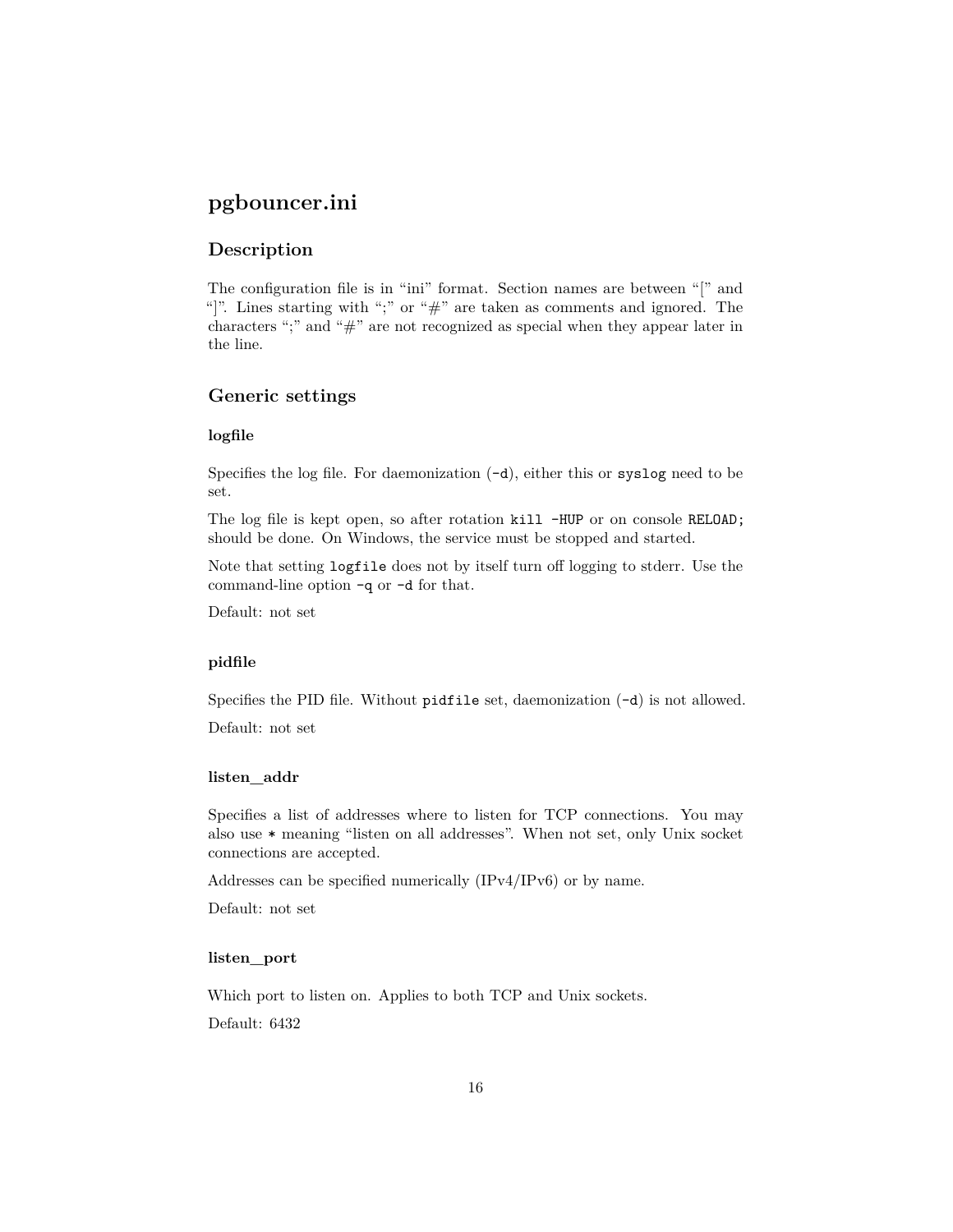#### **unix\_socket\_dir**

Specifies location for Unix sockets. Applies to both listening socket and server connections. If set to an empty string, Unix sockets are disabled. A value that starts with @ specifies that a Unix socket in the abstract namespace should be created (currently supported on Linux and Windows).

For online reboot (-R) to work, a Unix socket needs to be configured, and it needs to be in the file-system namespace.

Default: /tmp (empty on Windows)

#### **unix\_socket\_mode**

File system mode for Unix socket. Ignored for sockets in the abstract namespace. Not supported on Windows.

Default: 0777

### **unix\_socket\_group**

Group name to use for Unix socket. Ignored for sockets in the abstract namespace. Not supported on Windows.

Default: not set

#### **user**

If set, specifies the Unix user to change to after startup. Works only if PgBouncer is started as root or if it's already running as given user. Not supported on Windows.

Default: not set

#### **auth\_file**

The name of the file to load user names and passwords from. See section [Authentication file format](#page-36-0) below about details.

Default: not set

### **auth\_hba\_file**

HBA configuration file to use when auth\_type is hba.

Default: not set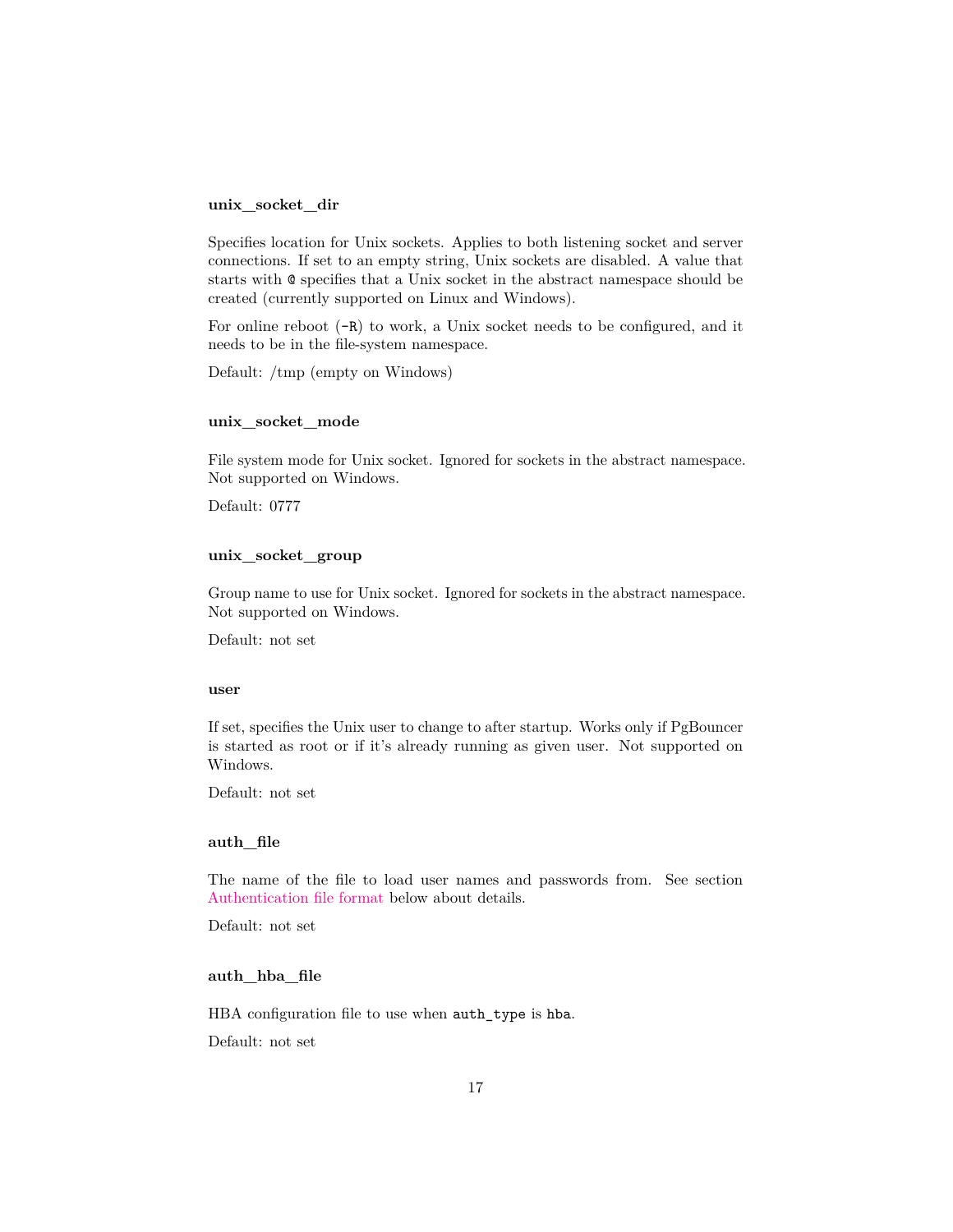### **auth\_type**

How to authenticate users.

- **pam** PAM is used to authenticate users, auth file is ignored. This method is not compatible with databases using the auth\_user option. The service name reported to PAM is "pgbouncer". pam is not supported in the HBA configuration file.
- **hba** The actual authentication type is loaded from auth\_hba\_file. This allows different authentication methods for different access paths, for example: connections over Unix socket use the peer auth method, connections over TCP must use TLS.
- **cert** Client must connect over TLS connection with a valid client certificate. The user name is then taken from the CommonName field from the certificate.
- **md5** Use MD5-based password check. This is the default authentication method. auth\_file may contain both MD5-encrypted and plain-text passwords. If md5 is configured and a user has a SCRAM secret, then SCRAM authentication is used automatically instead.
- **scram-sha-256** Use password check with SCRAM-SHA-256. auth\_file has to contain SCRAM secrets or plain-text passwords.
- **plain** The clear-text password is sent over the wire. Deprecated.
- **trust** No authentication is done. The user name must still exist in auth\_file.
- **any** Like the trust method, but the user name given is ignored. Requires that all databases are configured to log in as a specific user. Additionally, the console database allows any user to log in as admin.

#### **auth\_query**

Query to load user's password from database.

Direct access to pg\_shadow requires admin rights. It's preferable to use a non-superuser that calls a SECURITY DEFINER function instead.

Note that the query is run inside the target database. So if a function is used, it needs to be installed into each database.

Default: SELECT usename, passwd FROM pg\_shadow WHERE usename=\$1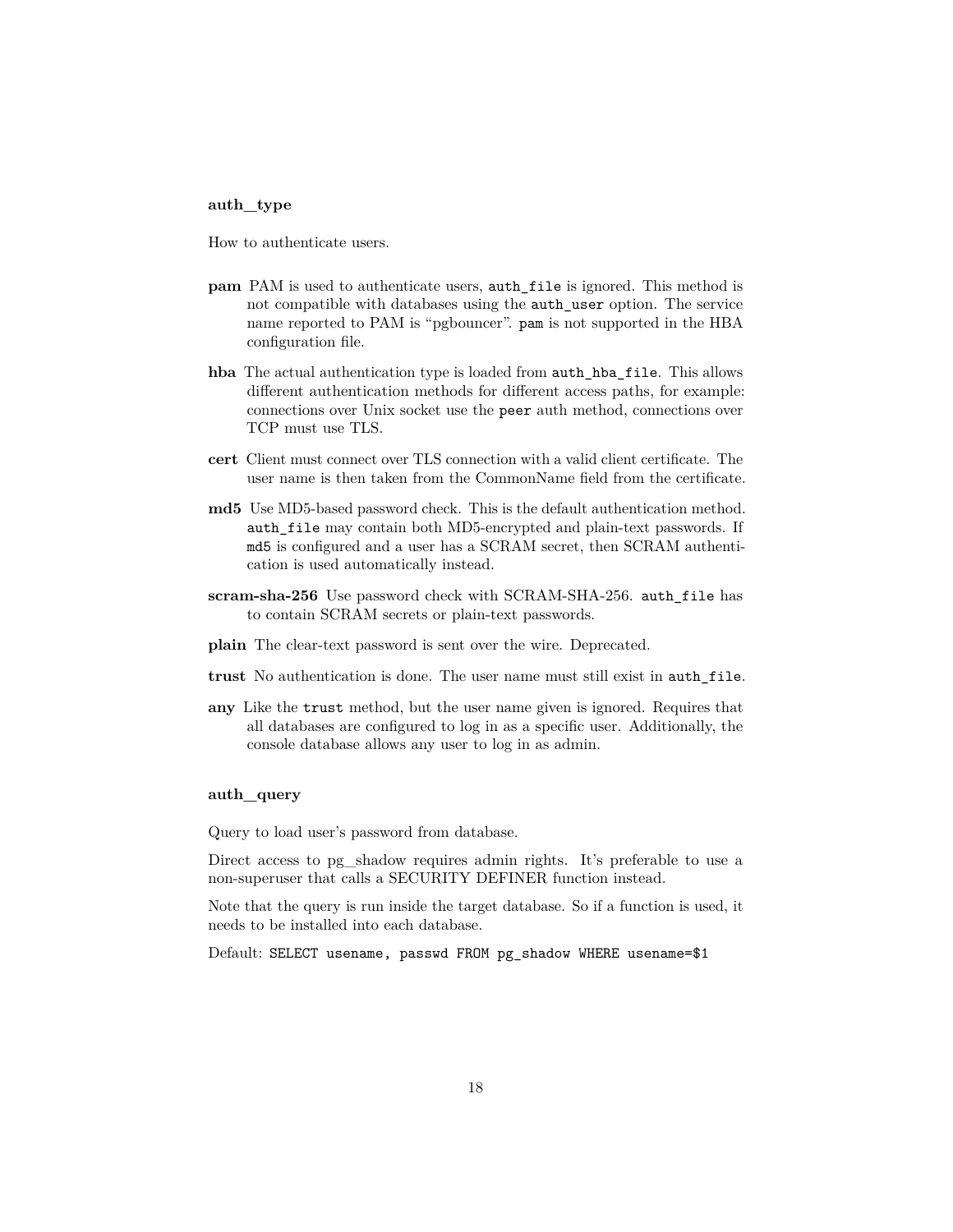### **auth\_user**

If auth\_user is set, then any user not specified in auth\_file will be queried through the auth\_query query from pg\_shadow in the database, using auth\_user. The password of auth\_user will be taken from auth\_file. (If the auth\_user does not require a password then it does not need to be defined in auth file.)

Direct access to pg\_shadow requires admin rights. It's preferable to use a non-superuser that calls a SECURITY DEFINER function instead.

Default: not set

#### **pool\_mode**

Specifies when a server connection can be reused by other clients.

**session** Server is released back to pool after client disconnects. Default.

**transaction** Server is released back to pool after transaction finishes.

**statement** Server is released back to pool after query finishes. Transactions spanning multiple statements are disallowed in this mode.

#### **max\_client\_conn**

Maximum number of client connections allowed. When increased then the file descriptor limits should also be increased. Note that the actual number of file descriptors used is more than max\_client\_conn. The theoretical maximum used is:

max\_client\_conn + (max pool\_size \* total databases \* total users)

if each user connects under its own user name to the server. If a database user is specified in the connection string (all users connect under the same user name), the theoretical maximum is:

max\_client\_conn + (max pool\_size \* total databases)

The theoretical maximum should be never reached, unless somebody deliberately crafts a special load for it. Still, it means you should set the number of file descriptors to a safely high number.

Search for ulimit in your favorite shell man page. Note: ulimit does not apply in a Windows environment.

Default: 100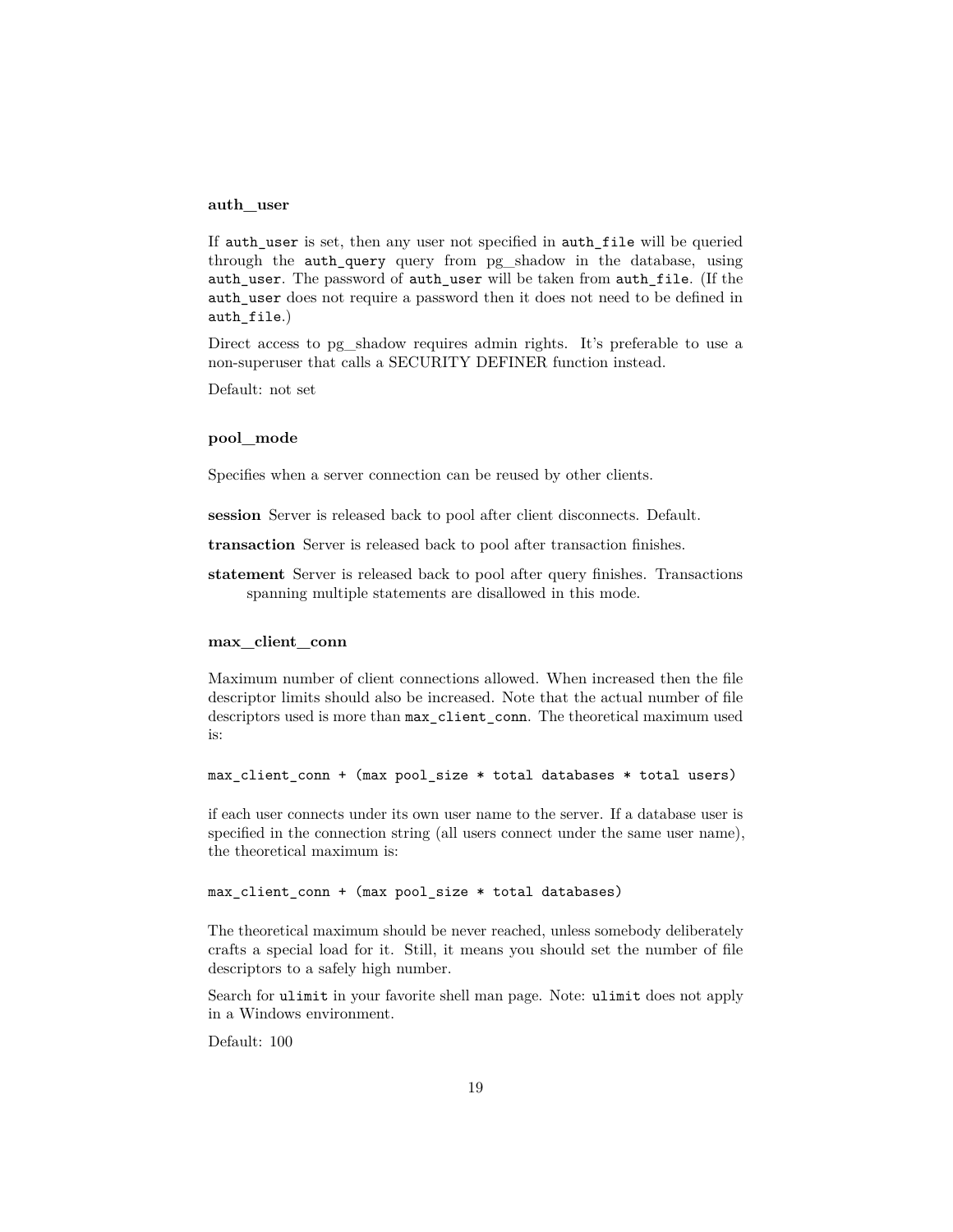#### **default\_pool\_size**

How many server connections to allow per user/database pair. Can be overridden in the per-database configuration.

Default: 20

### **min\_pool\_size**

Add more server connections to pool if below this number. Improves behavior when usual load comes suddenly back after period of total inactivity. The value is effectively capped at the pool size.

Default: 0 (disabled)

#### **reserve\_pool\_size**

How many additional connections to allow to a pool (see reserve\_pool\_timeout). 0 disables.

Default: 0 (disabled)

### **reserve\_pool\_timeout**

If a client has not been serviced in this many seconds, use additional connections from the reserve pool. 0 disables.

Default: 5.0

#### **max\_db\_connections**

Do not allow more than this many server connections per database (regardless of user). This considers the PgBouncer database that the client has connected to, not the PostgreSQL database of the outgoing connection.

This can also be set per database in the [databases] section.

Note that when you hit the limit, closing a client connection to one pool will not immediately allow a server connection to be established for another pool, because the server connection for the first pool is still open. Once the server connection closes (due to idle timeout), a new server connection will immediately be opened for the waiting pool.

Default: 0 (unlimited)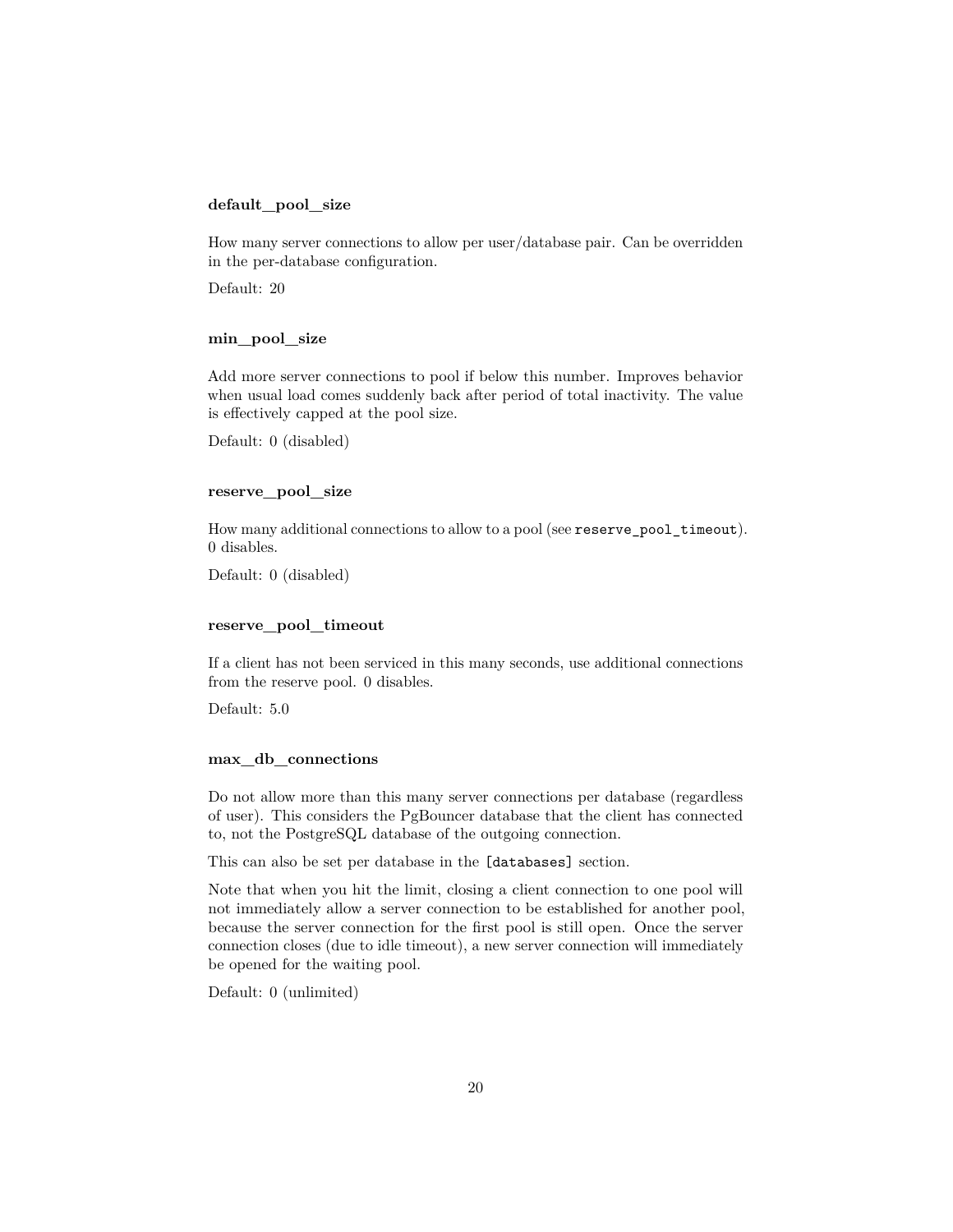#### **max\_user\_connections**

Do not allow more than this many server connections per user (regardless of database). This considers the PgBouncer user that is associated with a pool, which is either the user specified for the server connection or in absence of that the user the client has connected as.

This can also be set per user in the [users] section.

Note that when you hit the limit, closing a client connection to one pool will not immediately allow a server connection to be established for another pool, because the server connection for the first pool is still open. Once the server connection closes (due to idle timeout), a new server connection will immediately be opened for the waiting pool.

Default: 0 (unlimited)

#### **server\_round\_robin**

By default, PgBouncer reuses server connections in LIFO (last-in, first-out) manner, so that few connections get the most load. This gives best performance if you have a single server serving a database. But if there is TCP round-robin behind a database IP address, then it is better if PgBouncer also uses connections in that manner, thus achieving uniform load.

Default: 0

#### **ignore\_startup\_parameters**

By default, PgBouncer allows only parameters it can keep track of in startup packets: client\_encoding, datestyle, timezone and standard\_conforming\_strings. All others parameters will raise an error. To allow others parameters, they can be specified here, so that PgBouncer knows that they are handled by the admin and it can ignore them.

Default: empty

### **disable\_pqexec**

Disable Simple Query protocol (PQexec). Unlike Extended Query protocol, Simple Query allows multiple queries in one packet, which allows some classes of SQL-injection attacks. Disabling it can improve security. Obviously this means only clients that exclusively use the Extended Query protocol will stay working.

Default: 0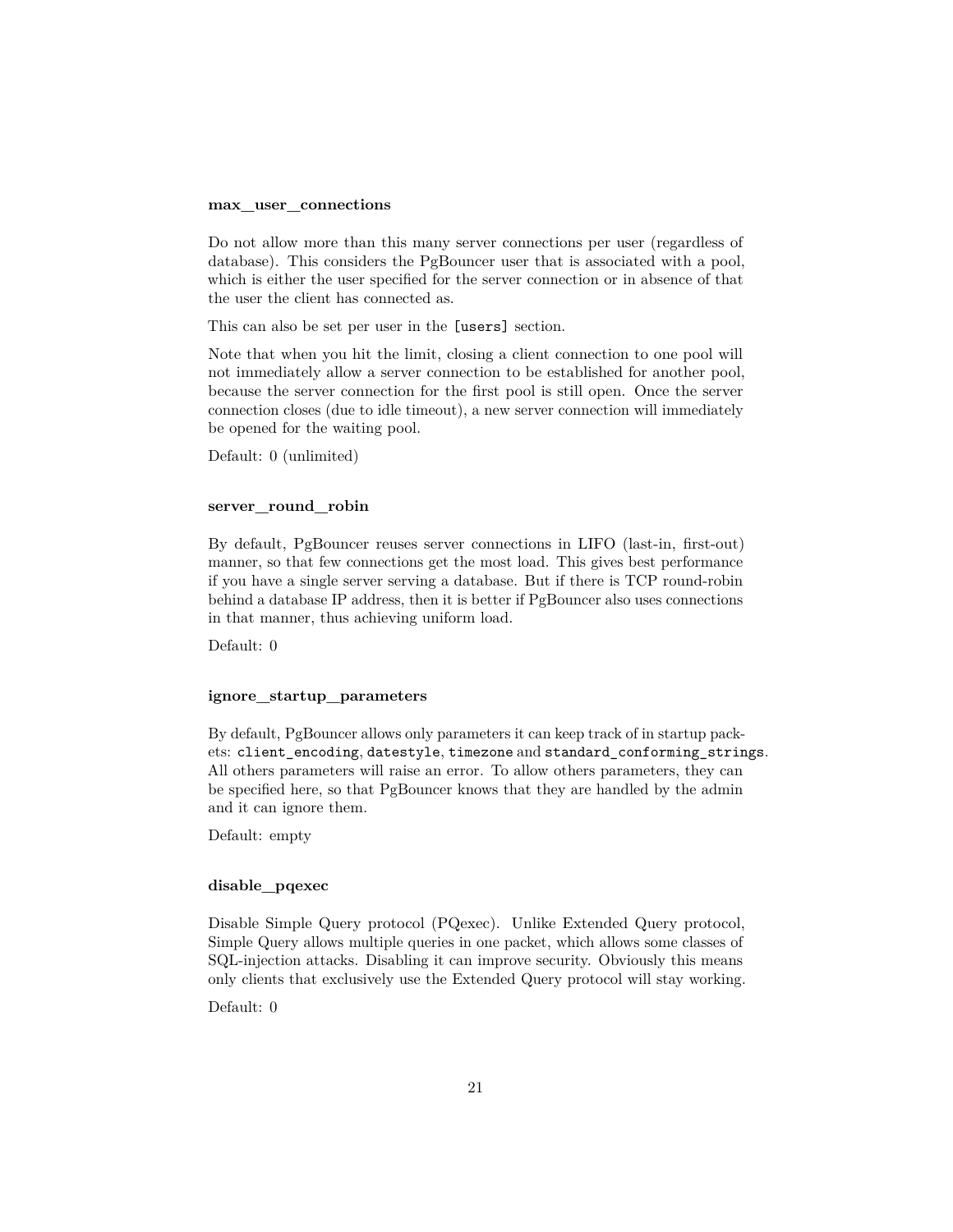### **application\_name\_add\_host**

Add the client host address and port to the application name setting set on connection start. This helps in identifying the source of bad queries etc. This logic applies only on start of connection. If application\_name is later changed with SET, PgBouncer does not change it again.

Default: 0

# **conffile**

Show location of current config file. Changing it will make PgBouncer use another config file for next RELOAD / SIGHUP.

Default: file from command line

### **service\_name**

Used on win32 service registration.

Default: pgbouncer

### **job\_name**

Alias for service\_name.

# **stats\_period**

Sets how often the averages shown in various SHOW commands are updated and how often aggregated statistics are written to the log (but see log\_stats). [seconds]

Default: 60

# **Log settings**

# **syslog**

Toggles syslog on/off. On Windows, the event log is used instead. Default: 0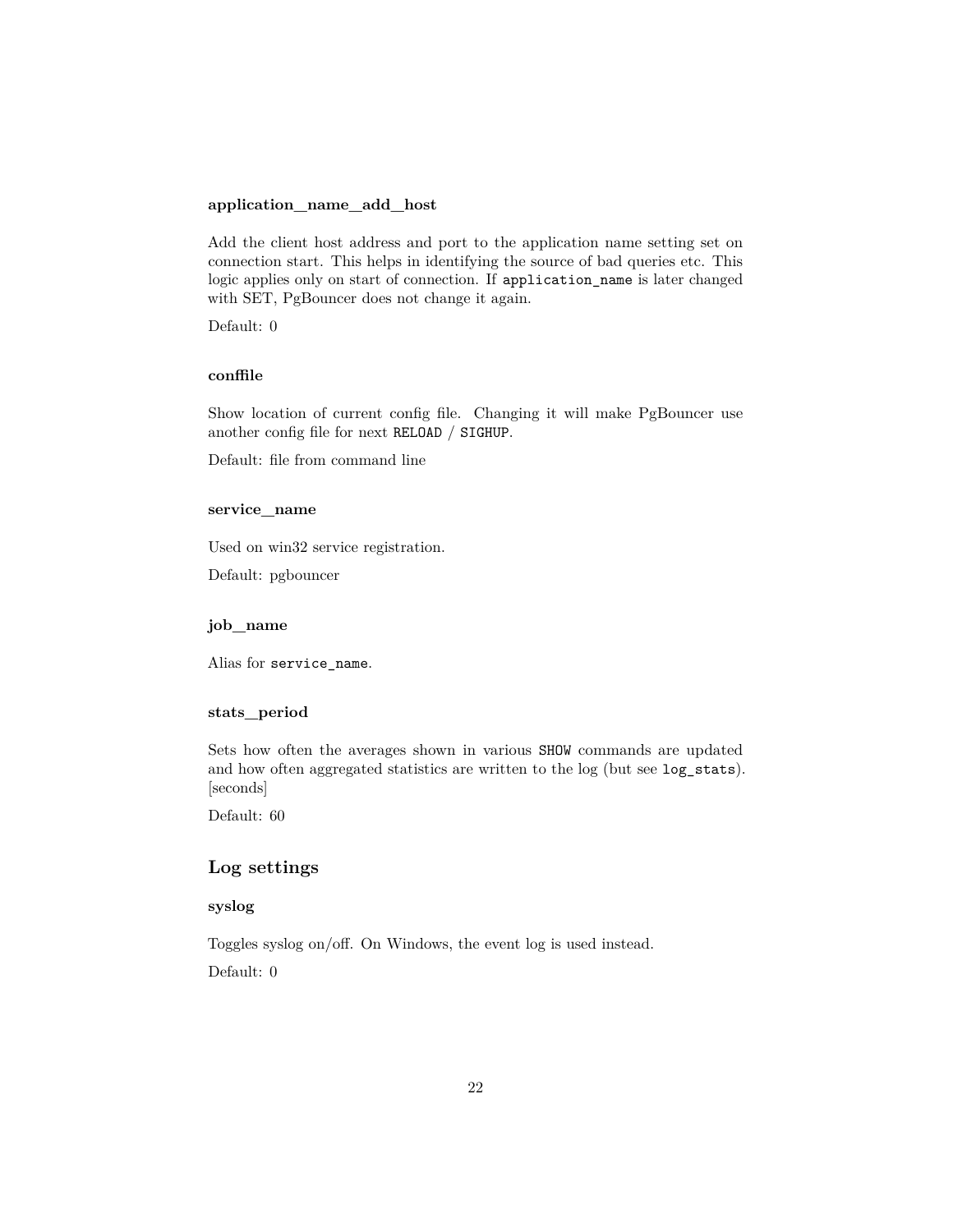### **syslog\_ident**

Under what name to send logs to syslog.

Default: pgbouncer (program name)

### **syslog\_facility**

Under what facility to send logs to syslog. Possibilities: auth, authpriv, daemon, user, local0-7.

Default: daemon

# **log\_connections**

Log successful logins.

Default: 1

### **log\_disconnections**

Log disconnections with reasons.

Default: 1

### **log\_pooler\_errors**

Log error messages the pooler sends to clients.

Default: 1

### **log\_stats**

Write aggregated statistics into the log, every stats\_period. This can be disabled if external monitoring tools are used to grab the same data from SHOW commands.

Default: 1

#### **verbose**

Increase verbosity. Mirrors the "-v" switch on the command line. Using "-v -v" on the command line is the same as verbose=2.

Default: 0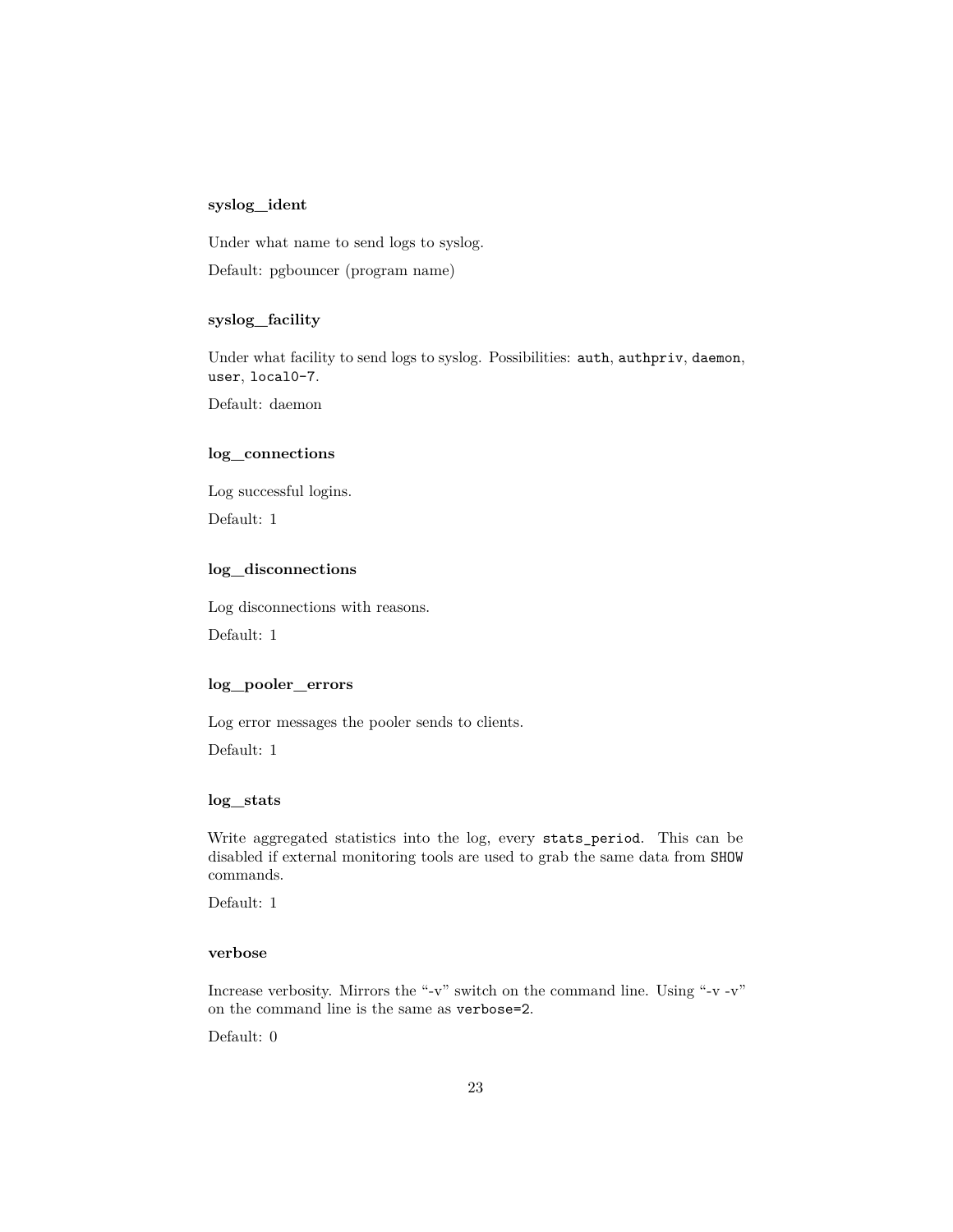# **Console access control**

#### **admin\_users**

Comma-separated list of database users that are allowed to connect and run all commands on the console. Ignored when auth\_type is any, in which case any user name is allowed in as admin.

Default: empty

#### **stats\_users**

Comma-separated list of database users that are allowed to connect and run read-only queries on the console. That means all SHOW commands except SHOW FDS.

Default: empty

### **Connection sanity checks, timeouts**

### **server\_reset\_query**

Query sent to server on connection release, before making it available to other clients. At that moment no transaction is in progress so it should not include ABORT or ROLLBACK.

The query is supposed to clean any changes made to the database session so that the next client gets the connection in a well-defined state. The default is DISCARD ALL which cleans everything, but that leaves the next client no pre-cached state. It can be made lighter, e.g. DEALLOCATE ALL to just drop prepared statements, if the application does not break when some state is kept around.

When transaction pooling is used, the server\_reset\_query is not used, as clients must not use any session-based features as each transaction ends up in a different connection and thus gets a different session state.

Default: DISCARD ALL

#### **server\_reset\_query\_always**

Whether server\_reset\_query should be run in all pooling modes. When this setting is off (default), the server\_reset\_query will be run only in pools that are in sessions-pooling mode. Connections in transaction-pooling mode should not have any need for a reset query.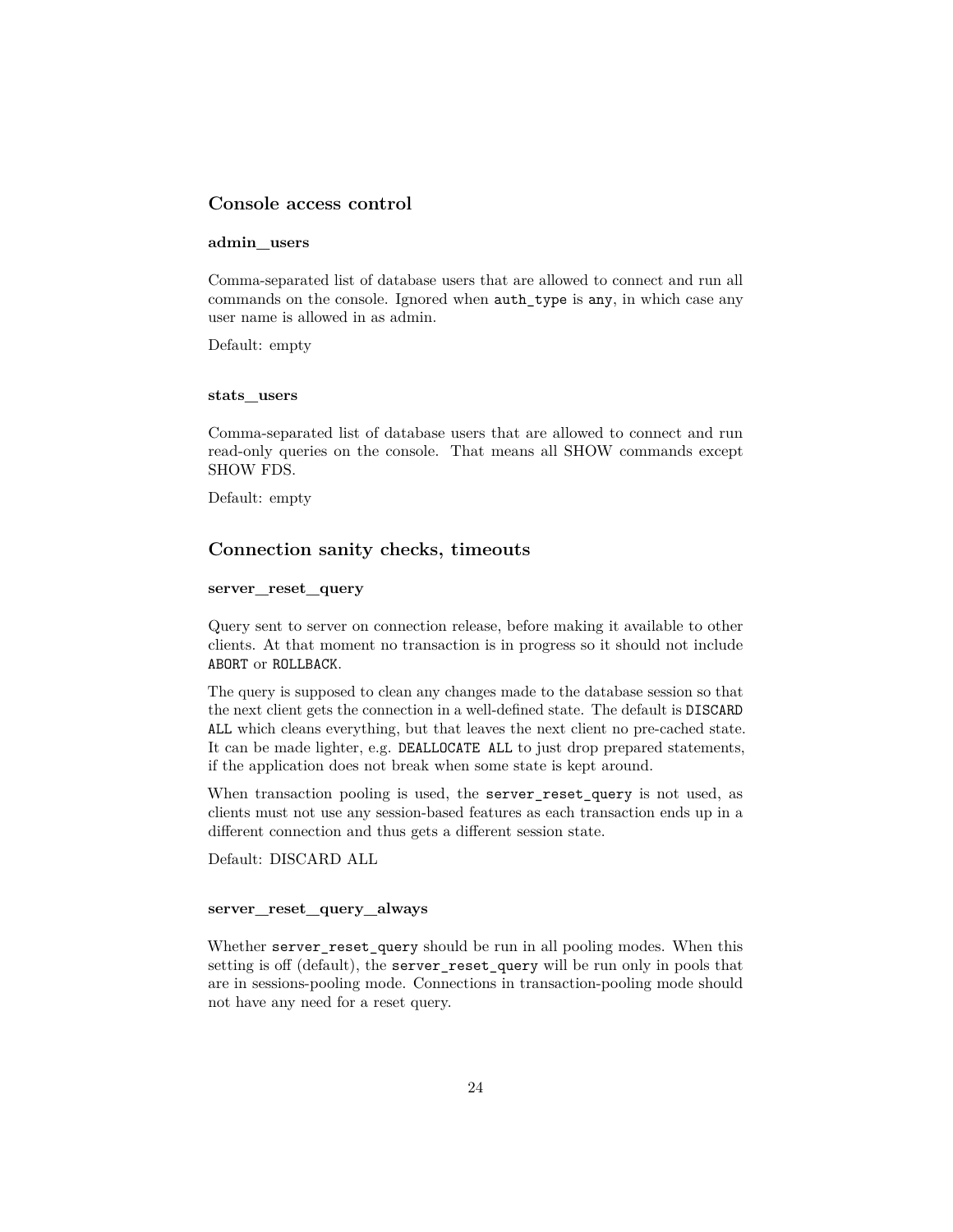This setting is for working around broken setups that run applications that use session features over a transaction-pooled PgBouncer. It changes nondeterministic breakage to deterministic breakage: Clients always lose their state after each transaction.

Default: 0

#### **server\_check\_delay**

How long to keep released connections available for immediate re-use, without running sanity-check queries on it. If 0 then the query is ran always.

Default: 30.0

#### **server\_check\_query**

Simple do-nothing query to check if the server connection is alive.

If an empty string, then sanity checking is disabled.

Default: SELECT 1;

#### **server\_fast\_close**

Disconnect a server in session pooling mode immediately or after the end of the current transaction if it is in "close\_needed" mode (set by RECONNECT, RELOAD that changes connection settings, or DNS change), rather than waiting for the session end. In statement or transaction pooling mode, this has no effect since that is the default behavior there.

If because of this setting a server connection is closed before the end of the client session, the client connection is also closed. This ensures that the client notices that the session has been interrupted.

This setting makes connection configuration changes take effect sooner if session pooling and long-running sessions are used. The downside is that client sessions are liable to be interrupted by a configuration change, so client applications will need logic to reconnect and reestablish session state. But note that no transactions will be lost, because running transactions are not interrupted, only idle sessions.

Default: 0

#### **server\_lifetime**

The pooler will close an unused server connection that has been connected longer than this. Setting it to 0 means the connection is to be used only once, then closed. [seconds]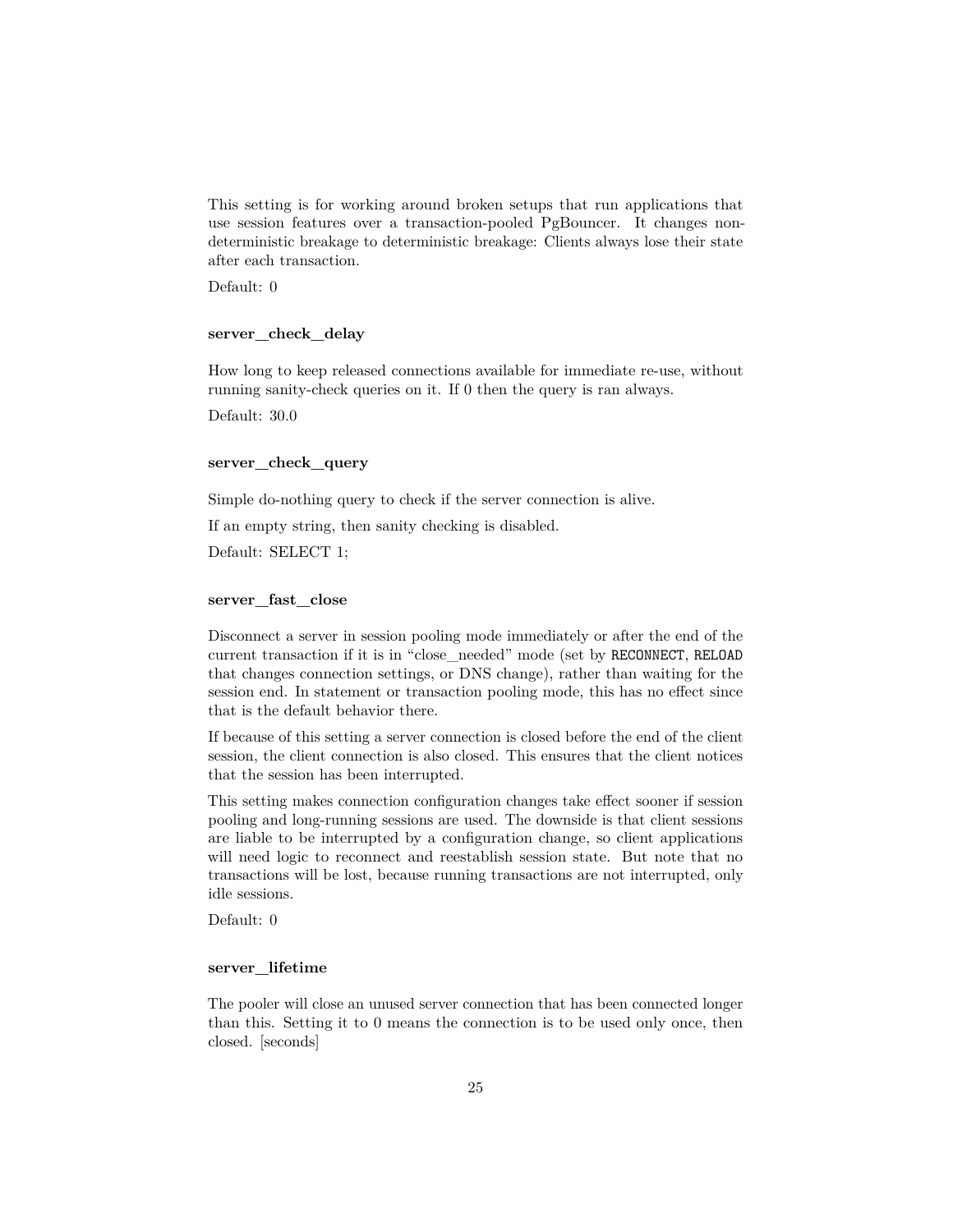Default: 3600.0

#### **server\_idle\_timeout**

If a server connection has been idle more than this many seconds it will be dropped. If 0 then timeout is disabled. [seconds]

Default: 600.0

### **server\_connect\_timeout**

If connection and login won't finish in this amount of time, the connection will be closed. [seconds]

Default: 15.0

#### **server\_login\_retry**

If login failed, because of failure from connect() or authentication that pooler waits this much before retrying to connect. [seconds]

Default: 15.0

### **client\_login\_timeout**

If a client connects but does not manage to log in in this amount of time, it will be disconnected. Mainly needed to avoid dead connections stalling SUSPEND and thus online restart. [seconds]

Default: 60.0

#### **autodb\_idle\_timeout**

If the automatically created (via "\*") database pools have been unused this many seconds, they are freed. The negative aspect of that is that their statistics are also forgotten. [seconds]

Default: 3600.0

#### **dns\_max\_ttl**

How long the DNS lookups can be cached. If a DNS lookup returns several answers, PgBouncer will robin-between them in the meantime. The actual DNS TTL is ignored. [seconds]

Default: 15.0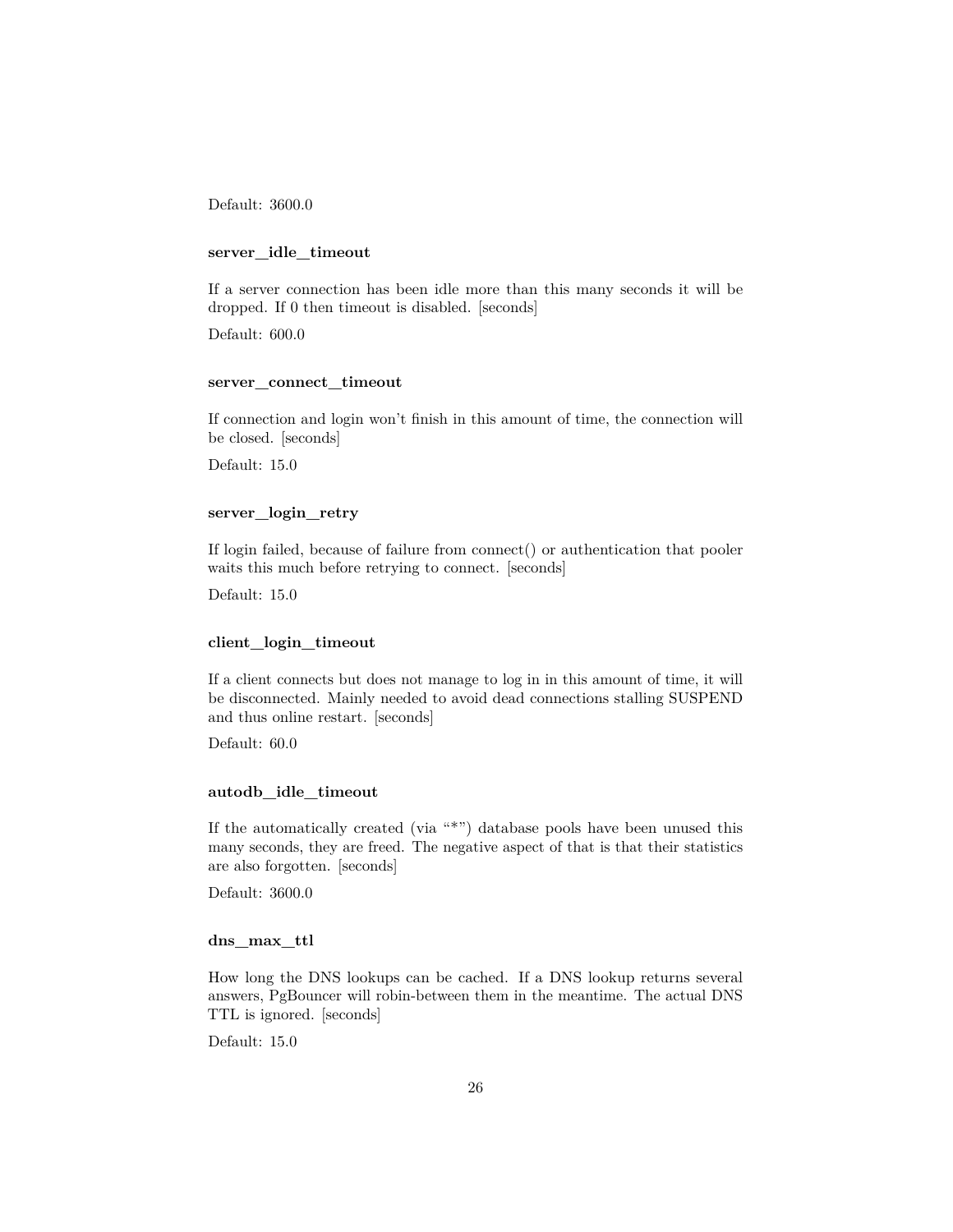### **dns\_nxdomain\_ttl**

How long error and NXDOMAIN DNS lookups can be cached. [seconds]

Default: 15.0

#### **dns\_zone\_check\_period**

Period to check if a zone serial has changed.

PgBouncer can collect DNS zones from host names (everything after first dot) and then periodically check if the zone serial changes. If it notices changes, all host names under that zone are looked up again. If any host IP changes, its connections are invalidated.

Works only with UDNS and c-ares backends ( $--with$ -udns or  $--with$ -cares to configure).

Default: 0.0 (disabled)

#### **resolv\_conf**

The location of a custom resolv.conf file. This is to allow specifying custom DNS servers and perhaps other name resolution options, independent of the global operating system configuration.

Requires evdns ( $>= 2.0.3$ ) or c-ares ( $>= 1.15.0$ ) backend.

The parsing of the file is done by the DNS backend library, not PgBouncer, so see the library's documentation for details on allowed syntax and directives.

Default: empty (use operating system defaults)

### **TLS settings**

#### **client\_tls\_sslmode**

TLS mode to use for connections from clients. TLS connections are disabled by default. When enabled, client\_tls\_key\_file and client\_tls\_cert\_file must be also configured to set up the key and certificate PgBouncer uses to accept client connections.

**disable** Plain TCP. If client requests TLS, it's ignored. Default.

**allow** If client requests TLS, it is used. If not, plain TCP is used. If the client presents a client certificate, it is not validated.

**prefer** Same as allow.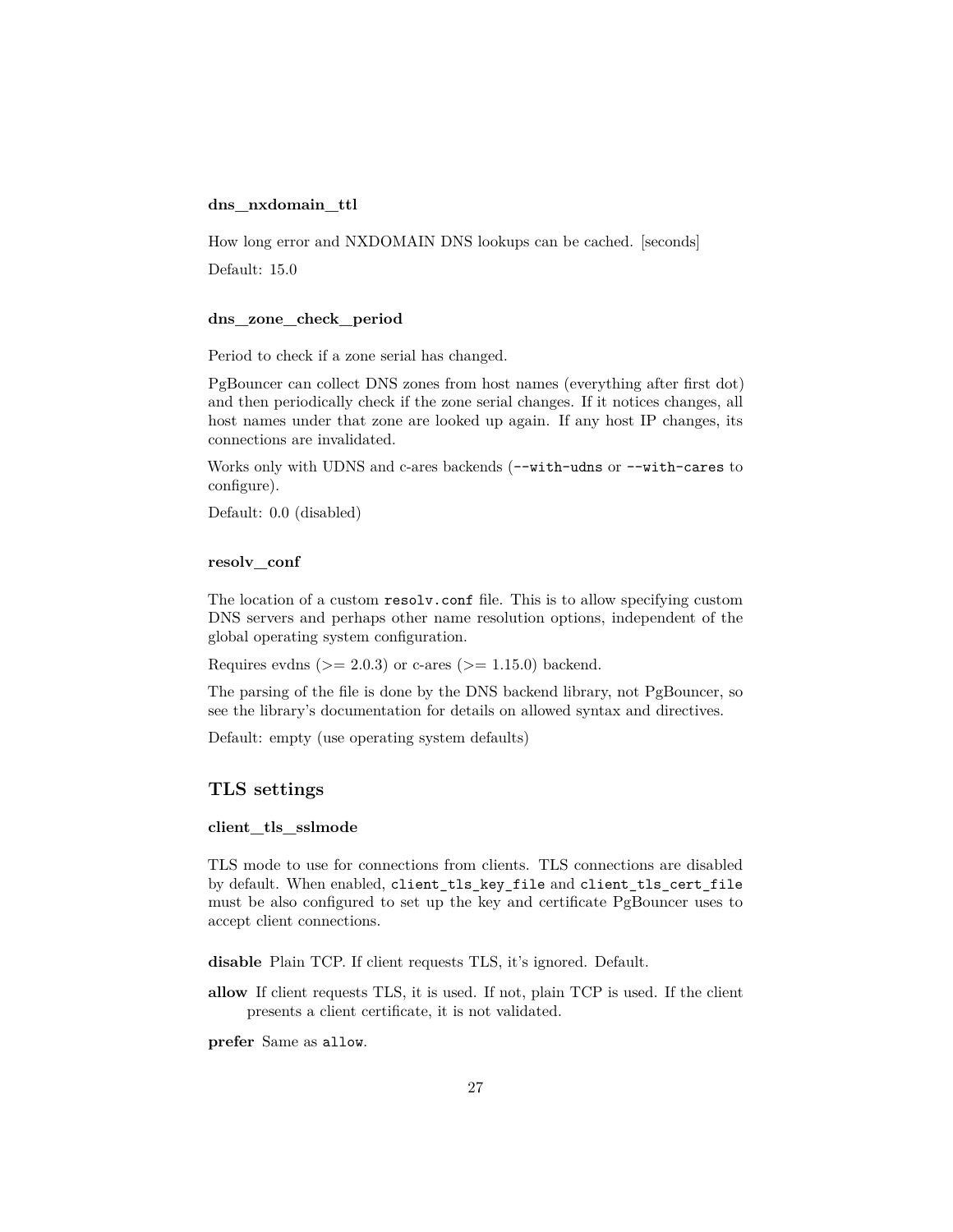**require** Client must use TLS. If not, the client connection is rejected. If the client presents a client certificate, it is not validated.

**verify-ca** Client must use TLS with valid client certificate.

**verify-full** Same as verify-ca.

### **client\_tls\_key\_file**

Private key for PgBouncer to accept client connections.

Default: not set

#### **client\_tls\_cert\_file**

Certificate for private key. Clients can validate it.

Default: not set

### **client\_tls\_ca\_file**

Root certificate file to validate client certificates. Default: not set

### **client\_tls\_protocols**

Which TLS protocol versions are allowed. Allowed values:  $tlsv1.0, tlsv1.1,$ tlsv1.2, tlsv1.3. Shortcuts: all (tlsv1.0,tlsv1.1,tlsv1.2,tlsv1.3), secure  $(tlsv1.2, tlsv1.3)$ , legacy  $(all)$ .

Default: secure

### **client\_tls\_ciphers**

Allowed TLS ciphers, in OpenSSL syntax. Shortcuts: default/secure, compat/legacy, insecure/all, normal, fast.

Only connections using TLS version 1.2 and lower are affected. There is currently no setting that controls the cipher choices used by TLS version 1.3 connections.

Default: fast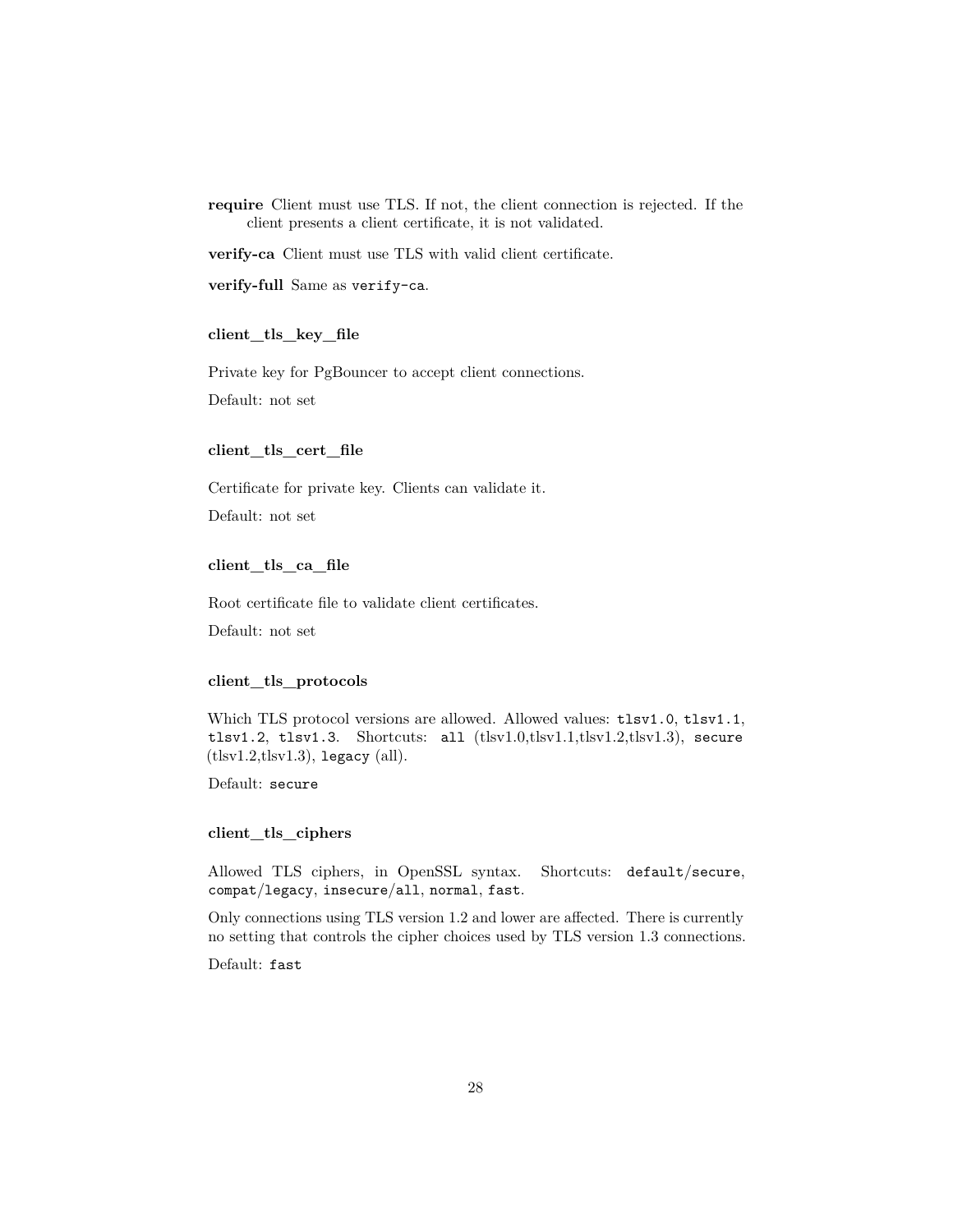#### **client\_tls\_ecdhcurve**

Elliptic Curve name to use for ECDH key exchanges.

Allowed values: none (DH is disabled), auto (256-bit ECDH), curve name.

Default: auto

#### **client\_tls\_dheparams**

DHE key exchange type.

Allowed values: none (DH is disabled), auto (2048-bit DH), legacy (1024-bit DH).

Default: auto

### **server\_tls\_sslmode**

TLS mode to use for connections to PostgreSQL servers. TLS connections are disabled by default.

**disable** Plain TCP. TCP is not even requested from the server. Default.

- **allow** FIXME: if server rejects plain, try TLS?
- **prefer** TLS connection is always requested first from PostgreSQL, when refused connection will be established over plain TCP. Server certificate is not validated.
- **require** Connection must go over TLS. If server rejects it, plain TCP is not attempted. Server certificate is not validated.
- **verify-ca** Connection must go over TLS and server certificate must be valid according to server\_tls\_ca\_file. Server host name is not checked against certificate.
- **verify-full** Connection must go over TLS and server certificate must be valid according to server\_tls\_ca\_file. Server host name must match certificate information.

### **server\_tls\_ca\_file**

Root certificate file to validate PostgreSQL server certificates.

Default: not set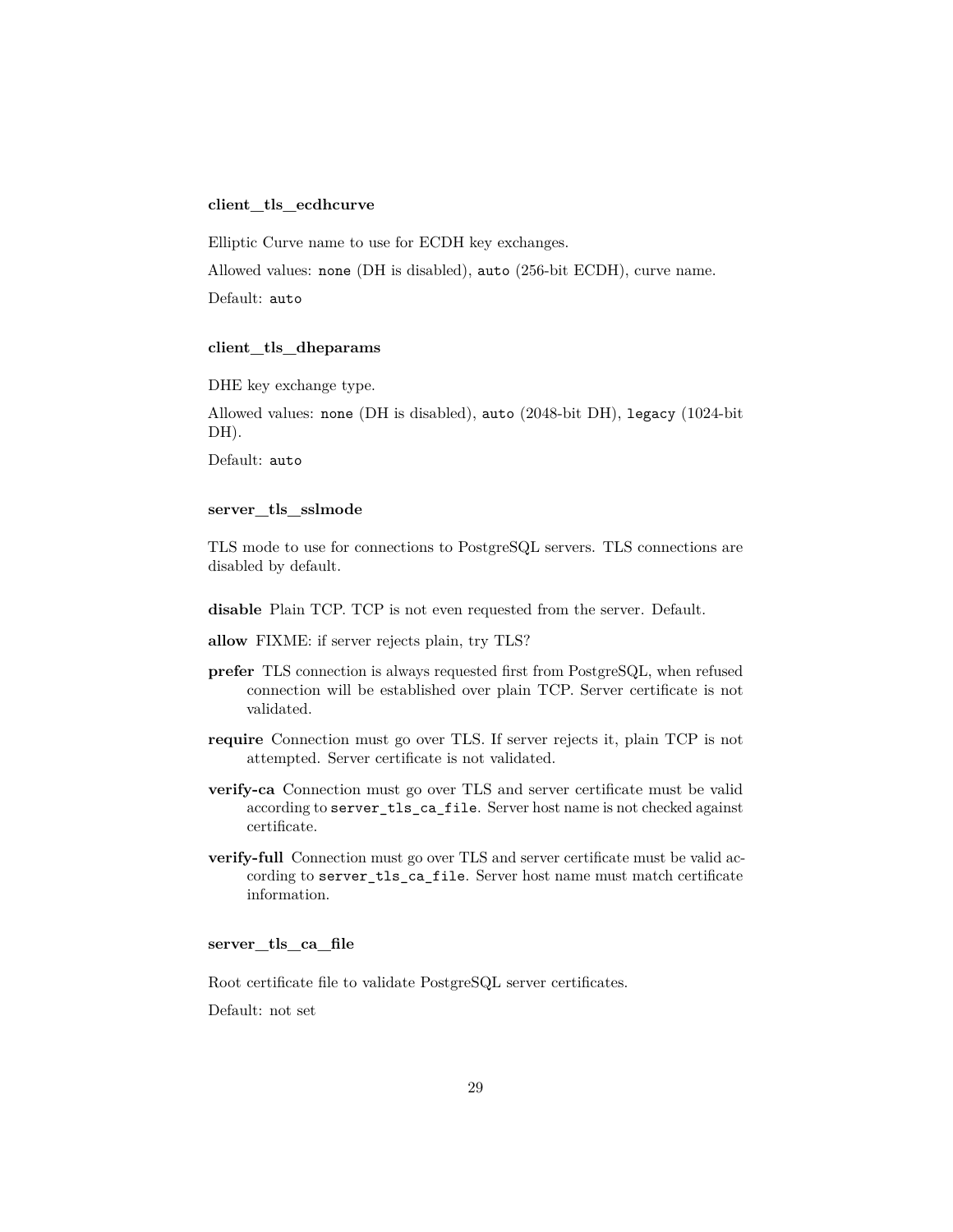#### **server\_tls\_key\_file**

Private key for PgBouncer to authenticate against PostgreSQL server.

Default: not set

#### **server\_tls\_cert\_file**

Certificate for private key. PostgreSQL server can validate it.

Default: not set

### **server\_tls\_protocols**

Which TLS protocol versions are allowed. Allowed values:  $tlsv1.0, tlsv1.1,$ tlsv1.2, tlsv1.3. Shortcuts: all (tlsv1.0,tlsv1.1,tlsv1.2,tlsv1.3), secure  $(tlsv1.2, tlsv1.3)$ , legacy  $(all)$ .

Default: secure

### **server\_tls\_ciphers**

Allowed TLS ciphers, in OpenSSL syntax. Shortcuts: default/secure, compat/legacy, insecure/all, normal, fast.

Only connections using TLS version 1.2 and lower are affected. There is currently no setting that controls the cipher choices used by TLS version 1.3 connections.

Default: fast

### **Dangerous timeouts**

Setting the following timeouts can cause unexpected errors.

#### **query\_timeout**

Queries running longer than that are canceled. This should be used only with slightly smaller server-side statement\_timeout, to apply only for network problems. [seconds]

Default: 0.0 (disabled)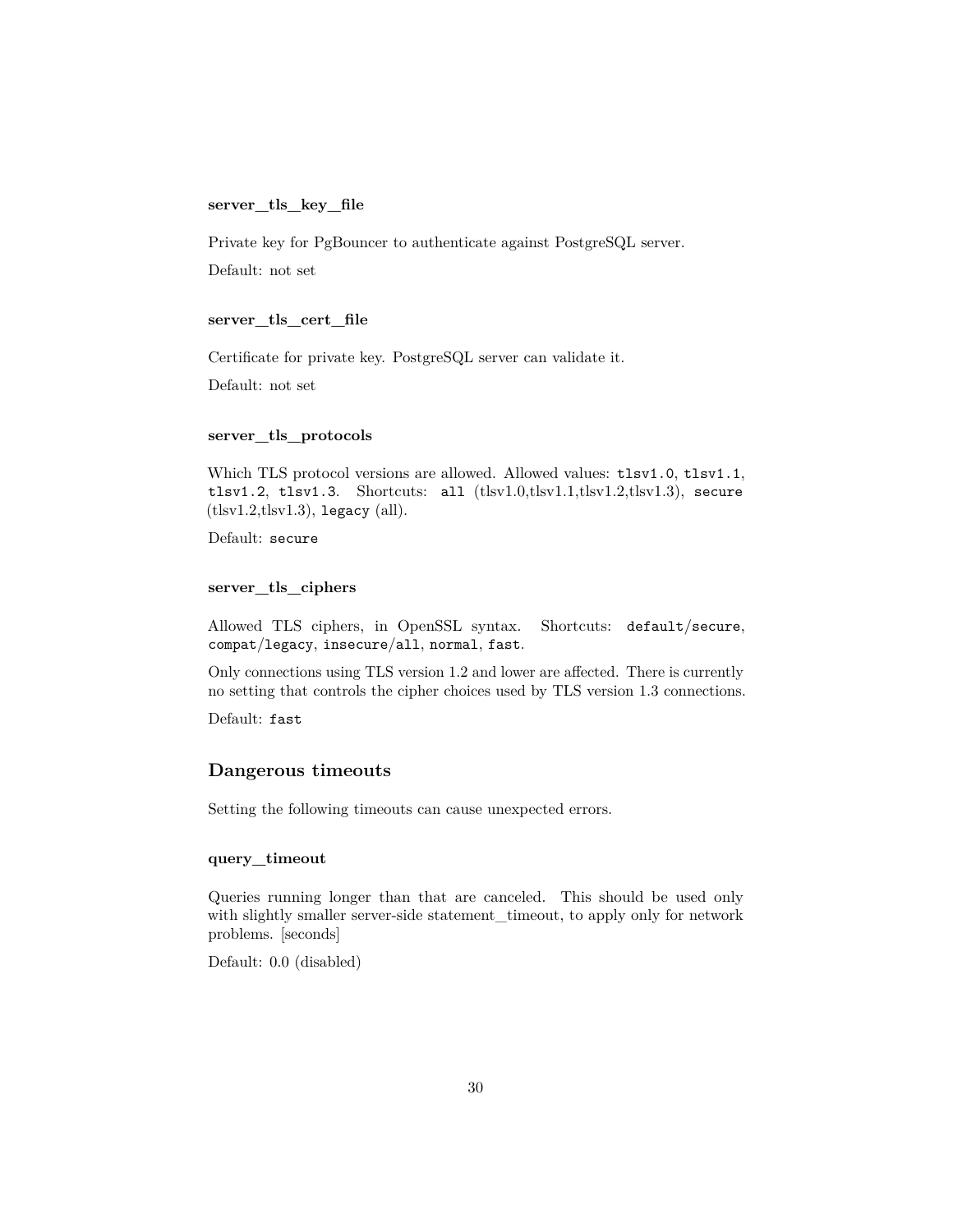### **query\_wait\_timeout**

Maximum time queries are allowed to spend waiting for execution. If the query is not assigned to a server during that time, the client is disconnected. This is used to prevent unresponsive servers from grabbing up connections. [seconds]

It also helps when the server is down or database rejects connections for any reason. If this is disabled, clients will be queued indefinitely.

Default: 120

# **client\_idle\_timeout**

Client connections idling longer than this many seconds are closed. This should be larger than the client-side connection lifetime settings, and only used for network problems. [seconds]

Default: 0.0 (disabled)

### **idle\_transaction\_timeout**

If a client has been in "idle in transaction" state longer, it will be disconnected. [seconds]

Default: 0.0 (disabled)

### **suspend\_timeout**

How many seconds to wait for buffer flush during SUSPEND or reboot (-R). A connection is dropped if the flush does not succeed.

Default: 10

### **Low-level network settings**

### **pkt\_buf**

Internal buffer size for packets. Affects size of TCP packets sent and general memory usage. Actual libpq packets can be larger than this, so no need to set it large.

Default: 4096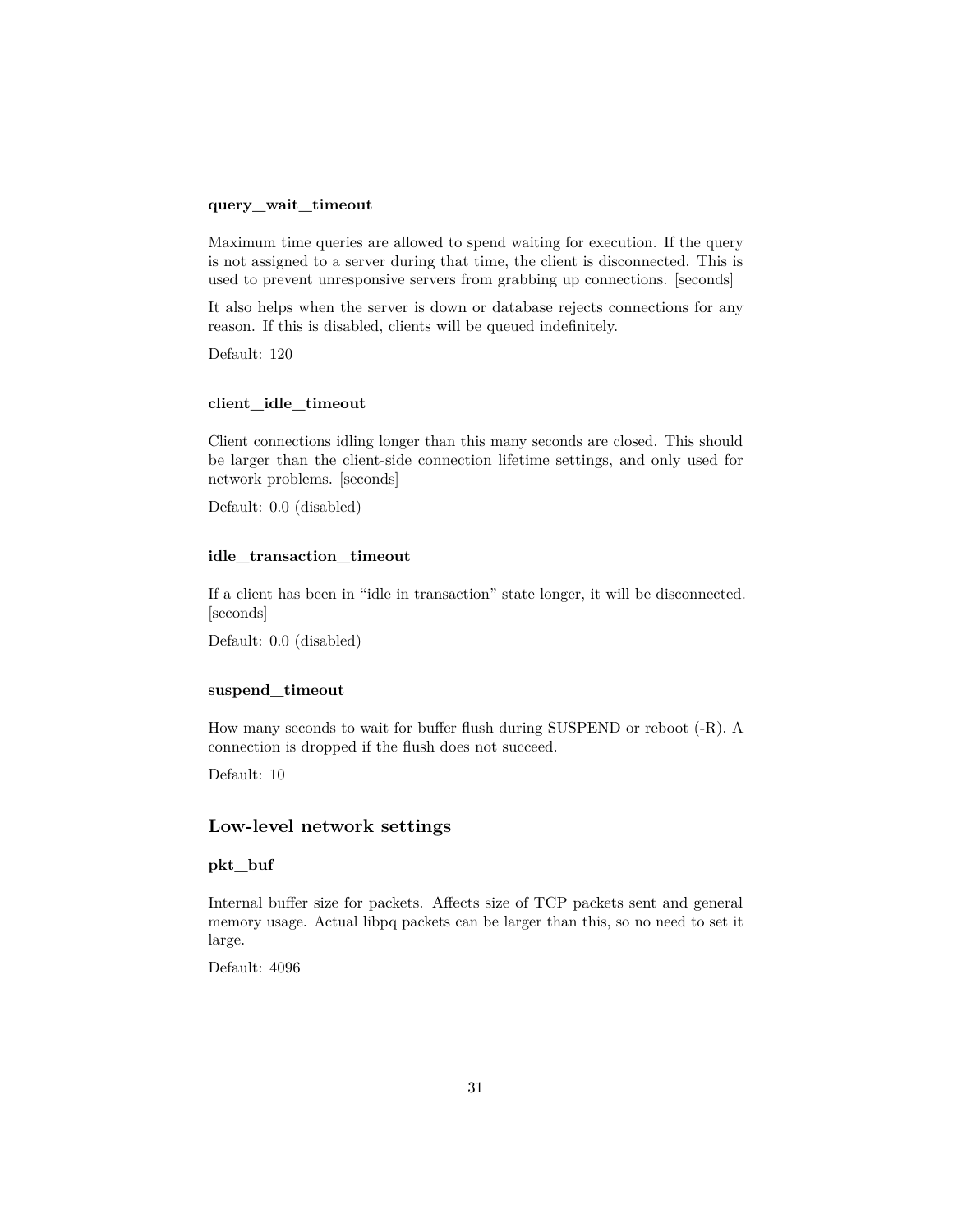### **max\_packet\_size**

Maximum size for PostgreSQL packets that PgBouncer allows through. One packet is either one query or one result set row. Full result set can be larger.

Default: 2147483647

#### **listen\_backlog**

Backlog argument for listen(2). Determines how many new unanswered connection attempts are kept in queue. When the queue is full, further new connections are dropped.

Default: 128

#### **sbuf\_loopcnt**

How many times to process data on one connection, before proceeding. Without this limit, one connection with a big result set can stall PgBouncer for a long time. One loop processes one pkt\_buf amount of data. 0 means no limit.

Default: 5

#### **so\_reuseport**

Specifies whether to set the socket option SO\_REUSEPORT on TCP listening sockets. On some operating systems, this allows running multiple PgBouncer instances on the same host listening on the same port and having the kernel distribute the connections automatically. This option is a way to get PgBouncer to use more CPU cores. (PgBouncer is single-threaded and uses one CPU core per instance.)

The behavior in detail depends on the operating system kernel. As of this writing, this setting has the desired effect on (sufficiently recent versions of) Linux, DragonFlyBSD, and FreeBSD. (On FreeBSD, it applies the socket option SO\_REUSEPORT\_LB instead.) Some other operating systems support the socket option but it won't have the desired effect: It will allow multiple processes to bind to the same port but only one of them will get the connections. See your operating system's setsockopt() documentation for details.

On systems that don't support the socket option at all, turning this setting on will result in an error.

Each PgBouncer instance on the same host needs different settings for at least unix\_socket\_dir and pidfile, as well as logfile if that is used. Also note that if you make use of this option, you can no longer connect to a specific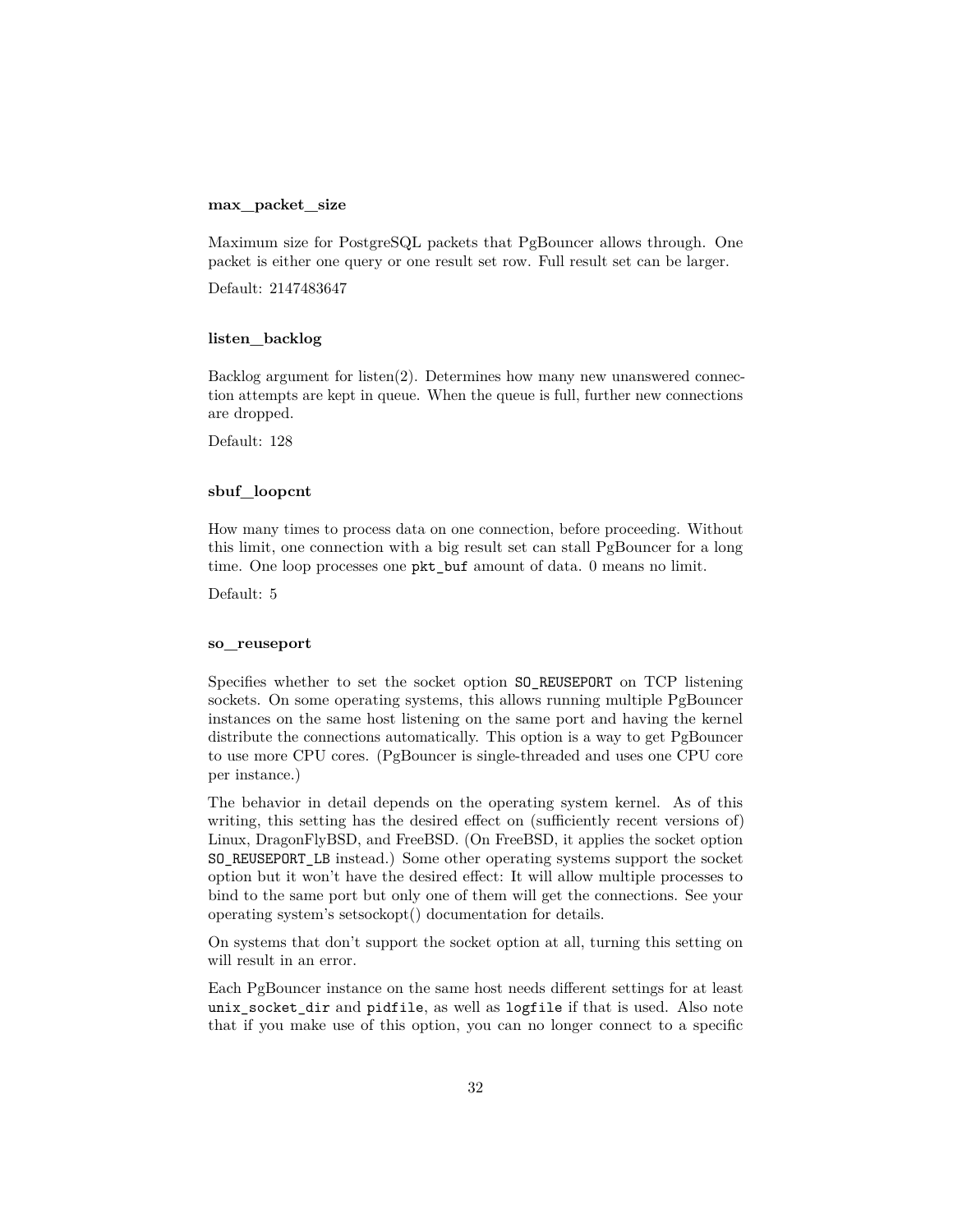PgBouncer instance via TCP/IP, which might have implications for monitoring and metrics collection. Default: 0

# **tcp\_defer\_accept**

For details on this and other TCP options, please see man 7 tcp. Default: 45 on Linux, otherwise 0

### **tcp\_socket\_buffer**

Default: not set

### **tcp\_keepalive**

Turns on basic keepalive with OS defaults.

On Linux, the system defaults are tcp\_keepidle=7200, tcp\_keepintvl=75, tcp\_keepcnt=9. They are probably similar on other operating systems. Default: 1

#### **tcp\_keepcnt**

Default: not set

### **tcp\_keepidle**

Default: not set

### **tcp\_keepintvl**

Default: not set

### **tcp\_user\_timeout**

Sets the TCP\_USER\_TIMEOUT socket option. This specifies the maximum amount of time in milliseconds that transmitted data may remain unacknowledged before the TCP connection is forcibly closed. If set to 0, then operating system's default is used.

This is currently only supported on Linux.

Default: 0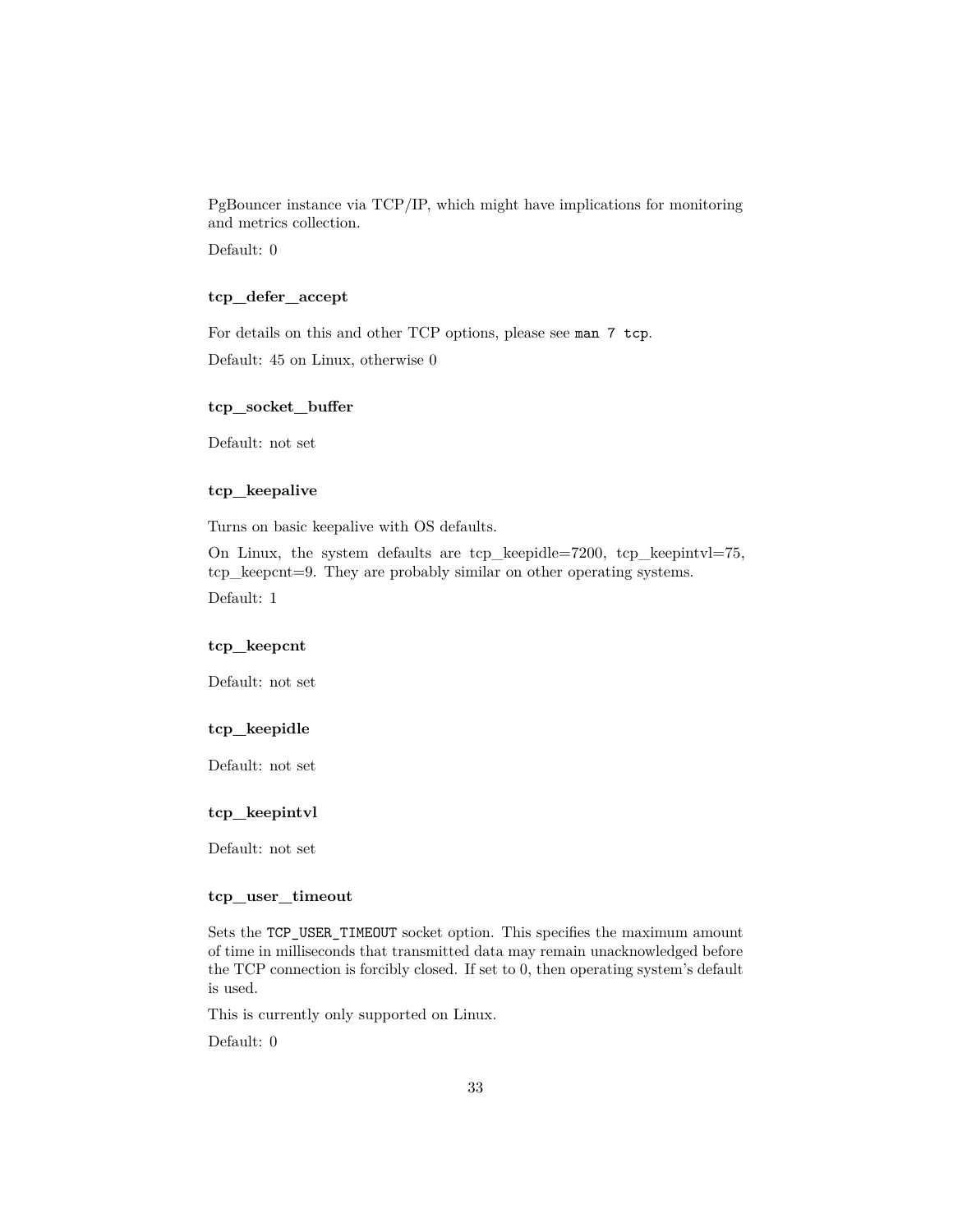# **Section [databases]**

This contains key=value pairs where the key will be taken as a database name and the value as a libpq connection string style list of key=value pairs. Not all features known from libpq can be used (service=, .pgpass), since the actual libpq is not used.

The database name can contain characters \_0-9A-Za-z without quoting. Names that contain other characters need to be quoted with standard SQL identifier quoting: double quotes, with "" for a single instance of a double quote.

The database name "pgbouncer" is reserved for the admin console and cannot be used as a key here.

"\*" acts as a fallback database: If the exact name does not exist, its value is taken as connection string for the requested database. For example, if there is an entry (and no other overriding entries)

#### \* = host=foo

then a connection to PgBouncer specifying a database "bar" will effectively behave as if an entry

#### bar = host=foo dbname=bar

exists (taking advantage of the default for dbname being the client-side database name; see below).

Such automatically created database entries are cleaned up if they stay idle longer than the time specified by the autodb\_idle\_timeout parameter.

#### **dbname**

Destination database name.

Default: same as client-side database name

### **host**

Host name or IP address to connect to. Host names are resolved at connection time, the result is cached per dns\_max\_ttl parameter. When a host name's resolution changes, existing server connections are automatically closed when they are released (according to the pooling mode), and new server connections immediately use the new resolution. If DNS returns several results, they are used in round-robin manner.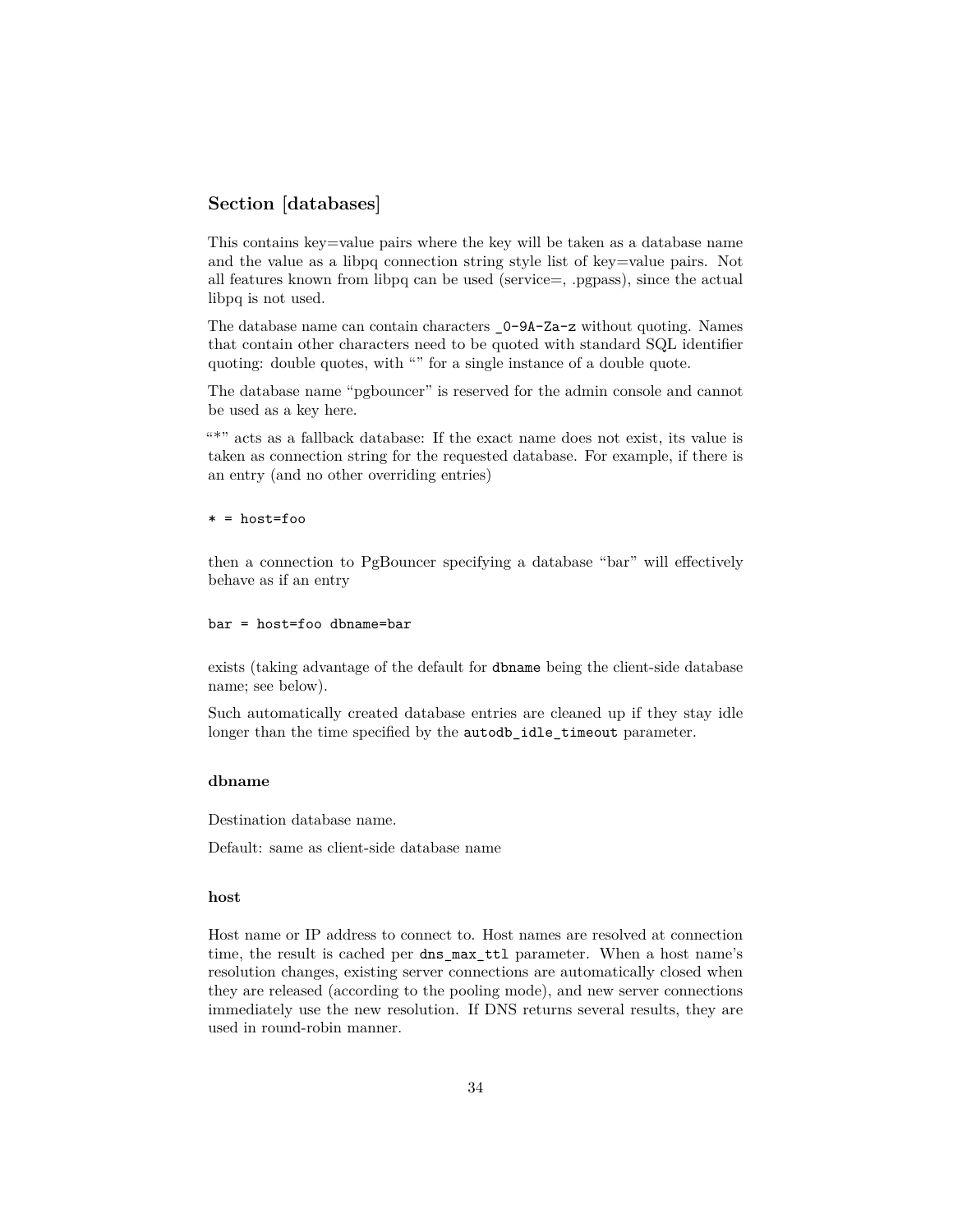If the value begins with /, then a Unix socket in the file-system namespace is used. If the value begins with @, then a Unix socket in the abstract namespace is used.

Default: not set, meaning to use a Unix socket

#### **port**

Default: 5432

#### **user**

If user= is set, all connections to the destination database will be done with the specified user, meaning that there will be only one pool for this database.

Otherwise, PgBouncer logs into the destination database with the client user name, meaning that there will be one pool per user.

### **password**

If no password is specified here, the password from the auth\_file or auth\_query will be used.

### **auth\_user**

Override of the global auth\_user setting, if specified.

#### **pool\_size**

Set the maximum size of pools for this database. If not set, the default\_pool\_size is used.

#### **min\_pool\_size**

Set the minimum pool size for this database. If not set, the global min\_pool\_size is used.

### **reserve\_pool**

Set additional connections for this database. If not set, reserve\_pool\_size is used.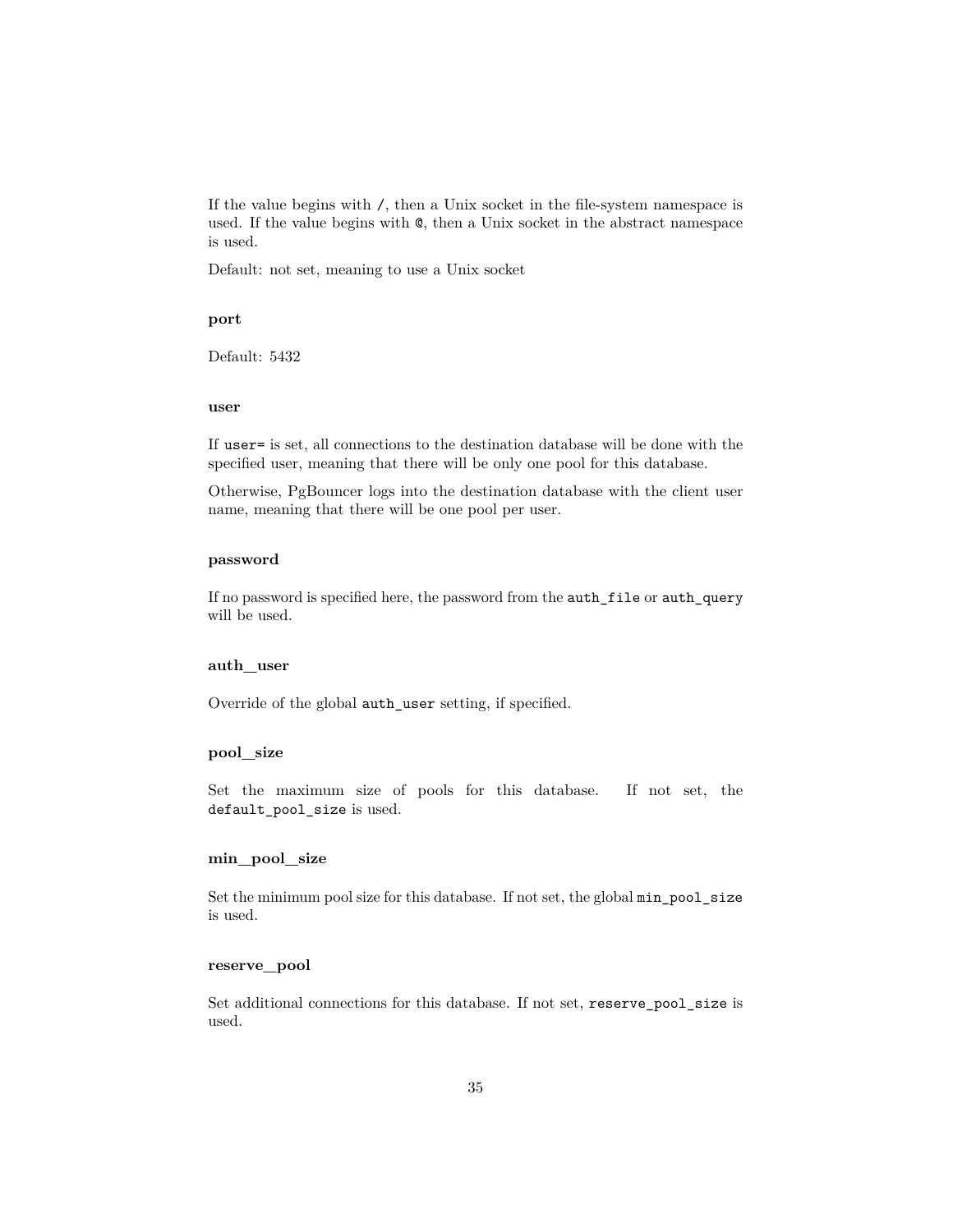### **connect\_query**

Query to be executed after a connection is established, but before allowing the connection to be used by any clients. If the query raises errors, they are logged but ignored otherwise.

### **pool\_mode**

Set the pool mode specific to this database. If not set, the default pool\_mode is used.

### **max\_db\_connections**

Configure a database-wide maximum (i.e. all pools within the database will not have more than this many server connections).

#### **client\_encoding**

Ask specific client\_encoding from server.

#### **datestyle**

Ask specific datestyle from server.

### **timezone**

Ask specific timezone from server.

# **Section [users]**

This contains key=value pairs where the key will be taken as a user name and the value as a libpq connection string style list of key=value pairs of configuration settings specific for this user. Only a few settings are available here.

### **pool\_mode**

Set the pool mode to be used for all connections from this user. If not set, the database or default pool\_mode is used.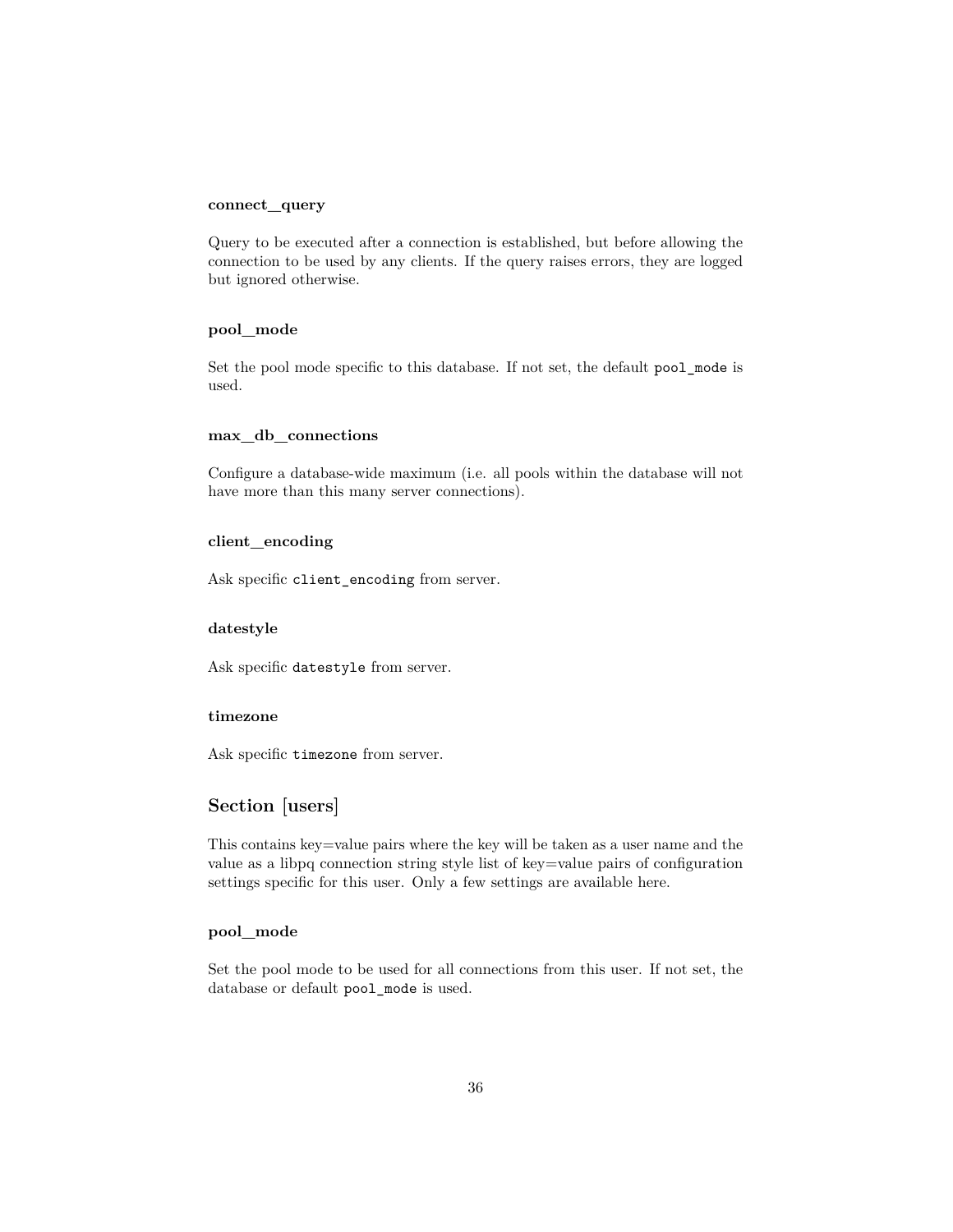#### **max\_user\_connections**

Configure a maximum for the user (i.e. all pools with the user will not have more than this many server connections).

### **Include directive**

The PgBouncer configuration file can contain include directives, which specify another configuration file to read and process. This allows splitting the configuration file into physically separate parts. The include directives look like this:

### %include filename

If the file name is not absolute path it is taken as relative to current working directory.

# <span id="page-36-0"></span>**Authentication file format**

PgBouncer needs its own user database. The users are loaded from a text file in the following format:

```
"username1" "password" ...
"username2" "md5abcdef012342345" ...
"username2" "SCRAM-SHA-256$<iterations>:<salt>$<storedkey>:<serverkey>"
```
There should be at least 2 fields, surrounded by double quotes. The first field is the user name and the second is either a plain-text, a MD5-hashed password, or a SCRAM secret. PgBouncer ignores the rest of the line. Double quotes in a field value can be escaped by writing two double quotes.

PostgreSQL MD5-hashed password format:

"md5" + md5(password + username)

So user admin with password 1234 will have MD5-hashed password md545f2603610af569b6155c45067268c6b.

PostgreSQL SCRAM secret format:

SCRAM-SHA-256\$<iterations>:<salt>\$<storedkey>:<serverkey>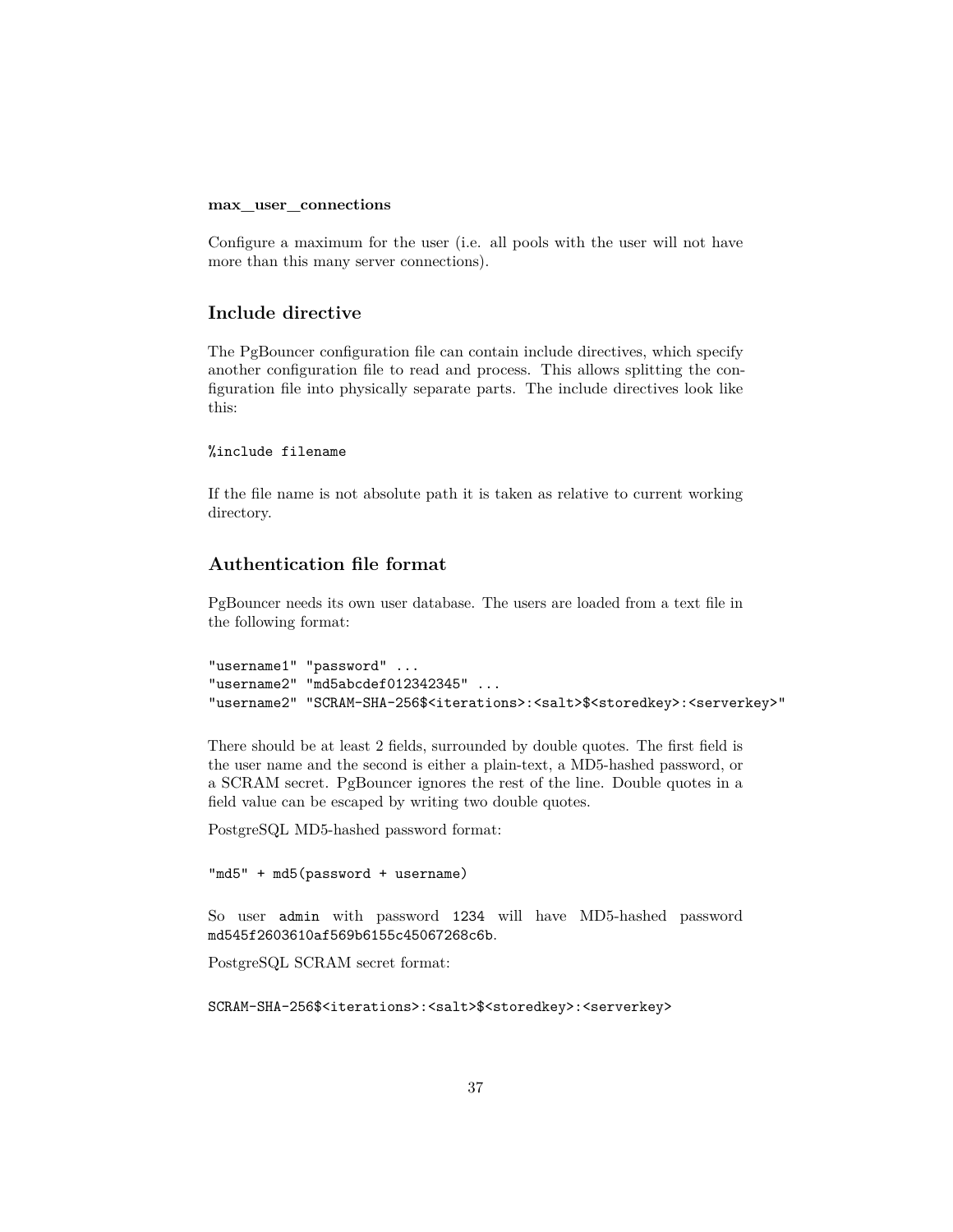See the PostgreSQL documentation and RFC 5803 for details on this.

The passwords or secrets stored in the authentication file serve two purposes. First, they are used to verify the passwords of incoming client connections, if a password-based authentication method is configured. Second, they are used as the passwords for outgoing connections to the backend server, if the backend server requires password-based authentication (unless the password is specified directly in the database's connection string). The latter works if the password is stored in plain text or MD5-hashed. SCRAM secrets can only be used for logging into a server if the client authentication also uses SCRAM, the PgBouncer database definition does not specify a user name, and the SCRAM secrets are identical in PgBouncer and the PostgreSQL server (same salt and iterations, not merely the same password). This is due to an inherent security property of SCRAM: The stored SCRAM secret cannot by itself be used for deriving login credentials.

The authentication file can be written by hand, but it's also useful to generate it from some other list of users and passwords. See ./etc/mkauth.py for a sample script to generate the authentication file from the pg\_shadow system table. Alternatively, use auth\_query instead of auth\_file to avoid having to maintain a separate authentication file.

# **HBA file format**

It follows the format of the PostgreSQL pg\_hba.conf file (see [https://www.postgr](https://www.postgresql.org/docs/current/auth-pg-hba-conf.html)esql.org/docs/current/auth[pg-hba-conf.html\)](https://www.postgresql.org/docs/current/auth-pg-hba-conf.html).

- Supported record types: local, host, hostssl, hostnossl.
- Database field: Supports all, sameuser, @file, multiple names. Not supported: replication, samerole, samegroup.
- User name field: Supports all, @file, multiple names. Not supported: +groupname.
- Address field: Supports IPv4, IPv6. Not supported: DNS names, domain prefixes.
- Auth-method field: Only methods supported by PgBouncer's auth\_type are supported, except any and pam, which only work globally. User name map (map=) parameter is not supported.

### **Example**

Minimal config:

[databases] template1 = host=localhost dbname=template1 auth\_user=someuser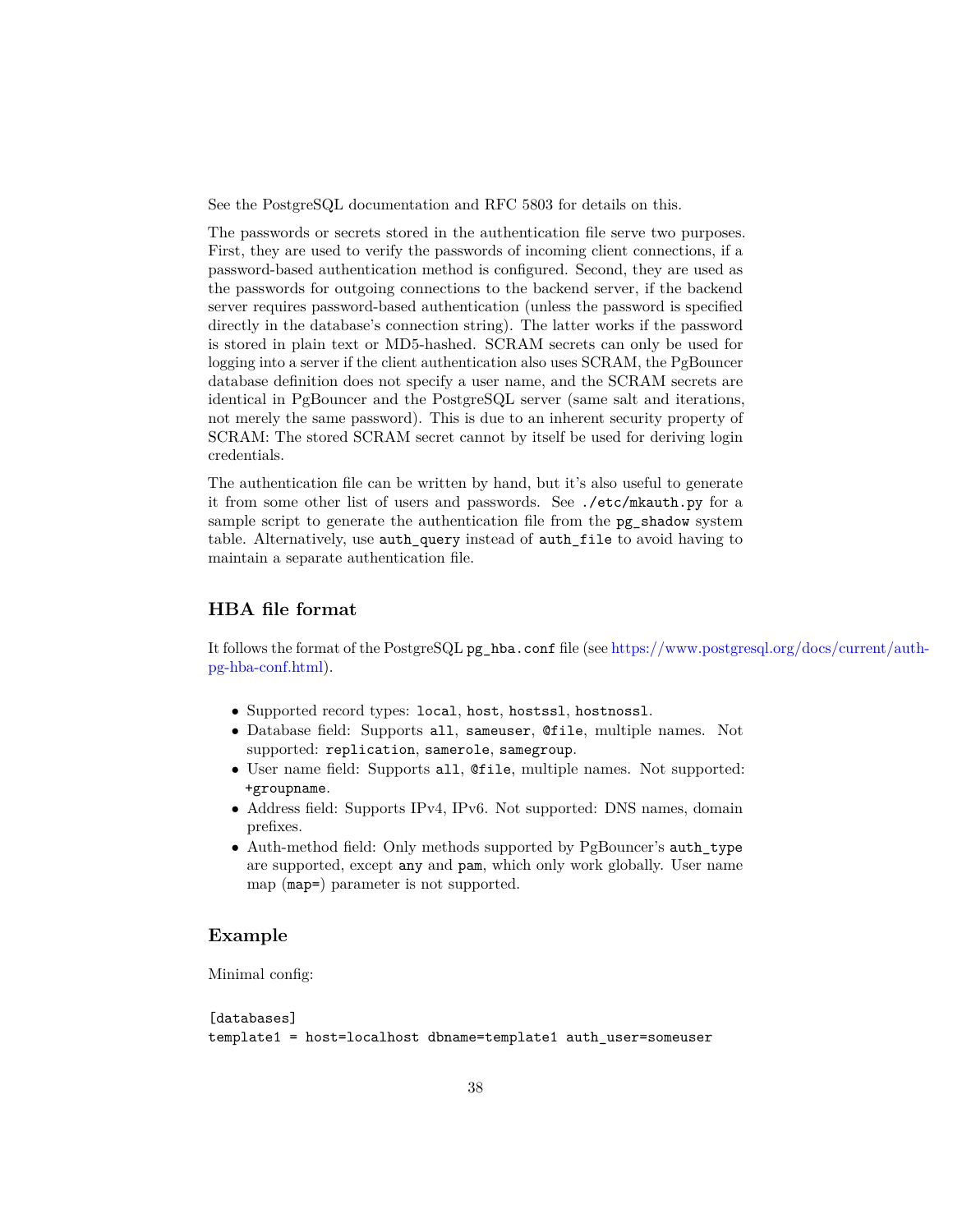```
[pgbouncer]
pool_mode = session
listen_port = 6432
listen_addr = localhost
auth_type = md5auth_file = users.txt
logfile = pgbouncer.log
pidfile = pgbouncer.pid
admin_users = someuser
stats_users = stat_collector
Database defaults:
[databases]
; foodb over Unix socket
foodb =; redirect bardb to bazdb on localhost
bardb = host=localhost dbname=bazdb
; access to destination database will go with single user
forcedb = host = localhost port = 300 user = baz password = foo client\_encoding = UNICODE datestyle = ISExample of a secure function for auth_query:
CREATE OR REPLACE FUNCTION pgbouncer.user_lookup(in i_username text, out uname text, out pha
RETURNS record AS $$
BEGIN
    SELECT usename, passwd FROM pg_catalog.pg_shadow
    WHERE usename = i_username INTO uname, phash;
    RETURN;
END;
$$ LANGUAGE plpgsql SECURITY DEFINER;
REVOKE ALL ON FUNCTION pgbouncer.user_lookup(text) FROM public, pgbouncer;
GRANT EXECUTE ON FUNCTION pgbouncer.user_lookup(text) TO pgbouncer;
```
# **See also**

 $pgbounceer(1)$  - man page for general usage, console commands

<https://www.pgbouncer.org/>

— title: PgBouncer TODO list draft: false —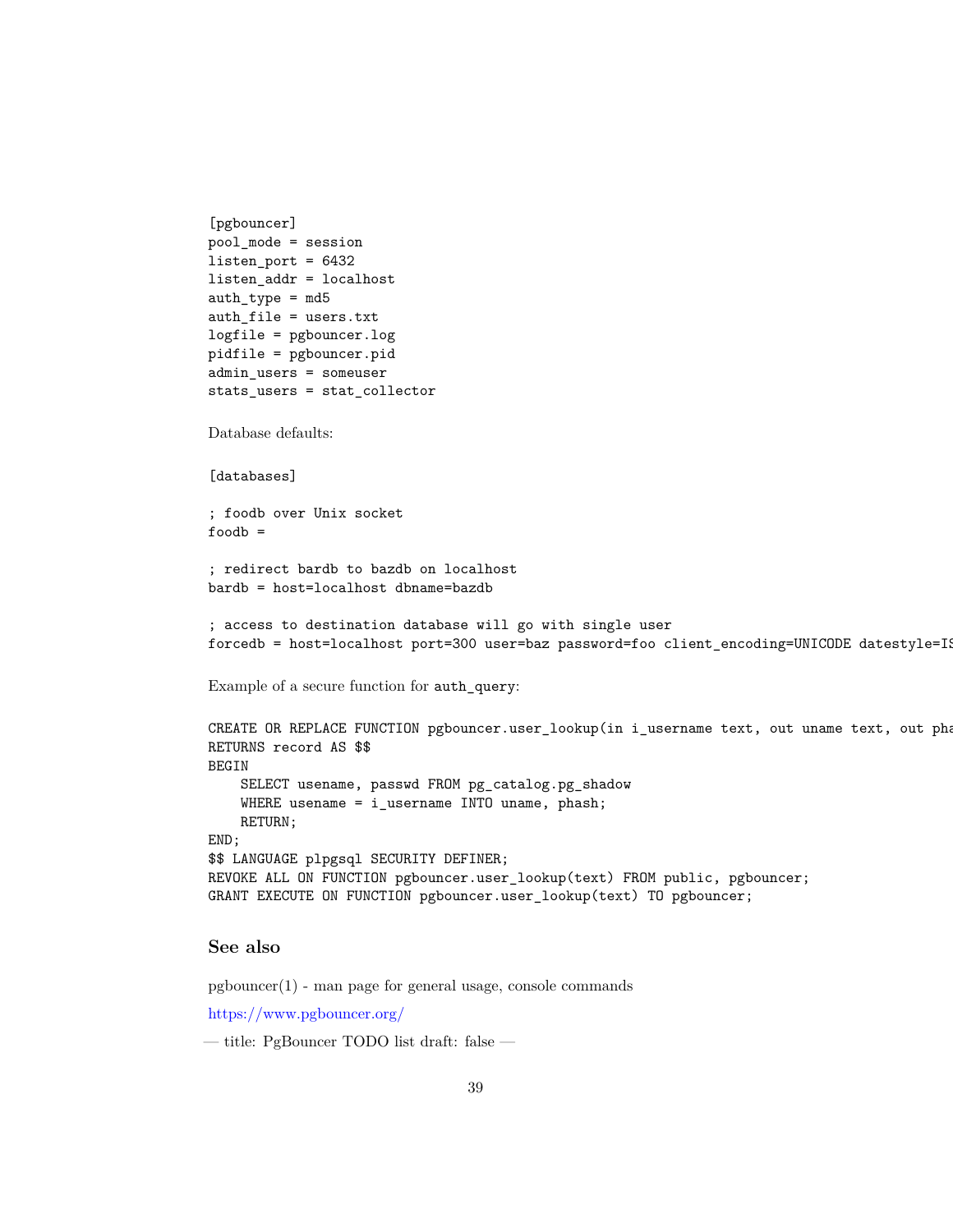# **PgBouncer TODO list**

# **Highly visible missing features**

Significant amount of users feel the need for those.

- Protocol-level plan cache.
- LISTEN/NOTIFY. Requires strict SQL format.

Waiting for contributors...

# **Problems / cleanups**

- Bad naming in data strctures:
- PgSocket->db [vs. PgPool->db]
- other per-user settings
- Maintenance order vs. lifetime\_kill\_gap: [http://lists.pgfoundry.org/piperm](http://lists.pgfoundry.org/pipermail/pgbouncer-general/2011-February/000679.html)ail/pgbouncer[general/2011-February/000679.html](http://lists.pgfoundry.org/pipermail/pgbouncer-general/2011-February/000679.html)
- per\_loop\_maint/per\_loop\_activate take too much time in case of moderate load and lots of pools. Perhaps active\_pool\_list would help, which contains only pools touched in current loop.
- new states for clients: idle and in-query. That allows to apply client\_idle\_timeout and query\_timeout without walking all clients on maintenance time.
- check if SQL error codes are correct
- removing user should work kill connections
- keep stats about error counts
- cleanup of logging levels, to make log more useful
- to test:
- signal flood
- no mem / no fds handling
- fix high-freq maintenance timer it's only needed when PAUSE/RESUME/shutdown is issued.
- Get rid of SBUF\_SMALL\_PKT logic it makes processing code complex. Needs a new sbuf\_prepare\_\*() to notify sbuf about short data. [Plain 'false' from handler postpones processing to next event loop.]
- units for config parameters.